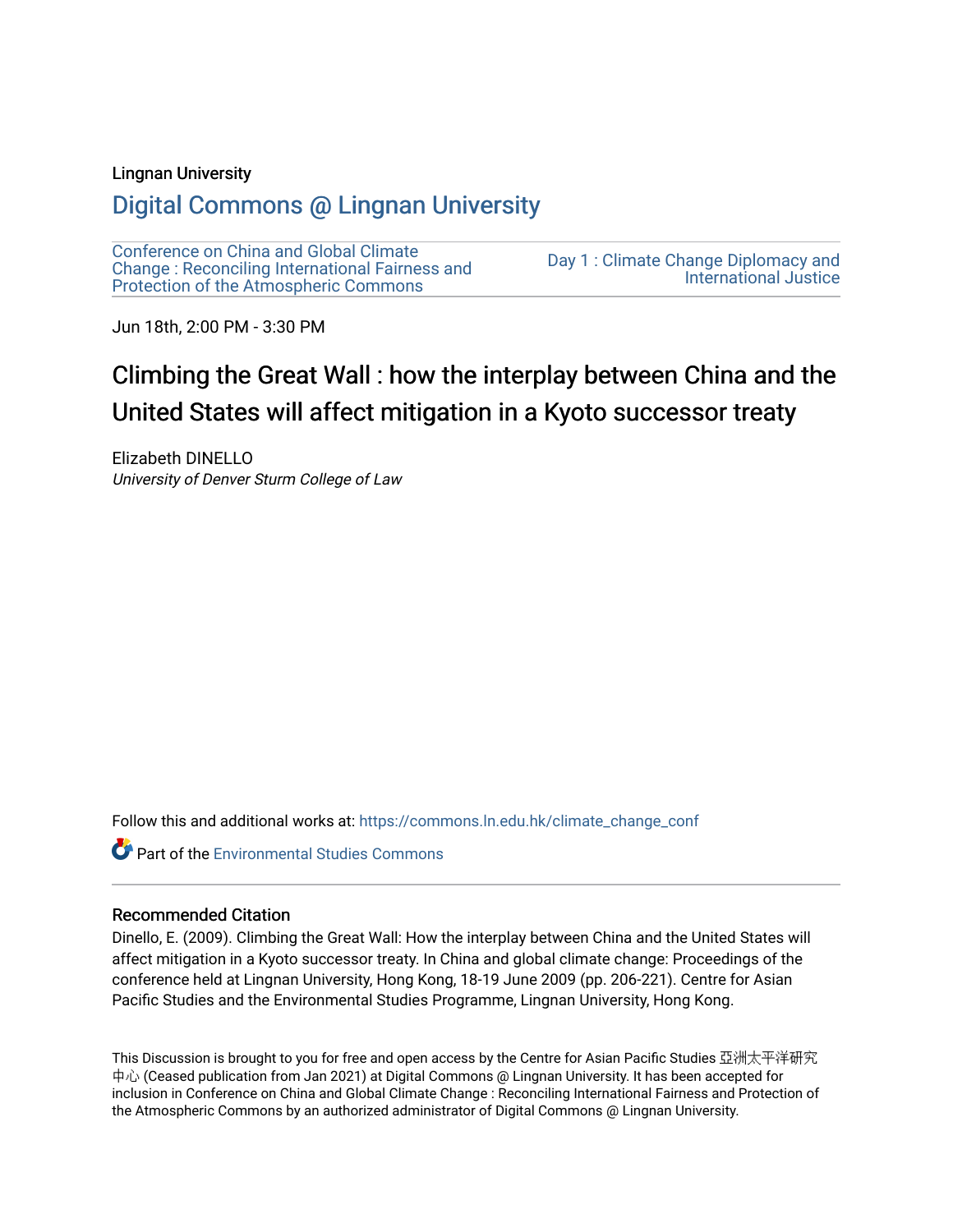# **Climbing The Great Wall: How The Interplay Between China And The United States Will Affect Mitigation In A Kyoto Successor Treaty**

Elizabeth Dinello $1$ 

### **Abstract**

China and the United States have the ability to radically shape a successor treaty to the Kyoto Protocol. China's placement as a non-Annex I nation under the Kyoto Protocol has had significant negative consequences for climate change, and China is now the top emitter of greenhouse gases in the world. The United States has thus far refused to sign the Kyoto Protocol. China will not sign a Kyoto successor treaty unless the United States is on board and vice versa. If either party is uncooperative in negotiating a successor treaty, there will be no effective treaty. The Kyoto Protocol has in large part failed because of the roles China and the United States have played.

 This paper will discuss how the interplay between China and the United States will affect mitigation in a Kyoto successor treaty. This paper argues that China and the United States must agree to reduce greenhouse gas emissions to eighty percent below 1990 levels by 2050. First, this paper will discuss basic climate change science, focusing on what the experts say greenhouse gases (including carbon dioxide) and temperature must be stabilized at as well as the mitigation measures necessary to achieve those stabilization goals. Second, this paper will summarize what happened at the Bali and Poznan conferences and how those two meetings set the stage for Copenhagen in 2009. Third, this paper will outline the necessary framework for mitigation in a Kyoto successor treaty. Fourth, this paper will address the challenges of implementing a Kyoto successor treaty in the United States and in China. Lastly, this paper will discuss how the world, and in particular the United States and China, is reacting and could react to mitigating climate change in light of the current economic crisis. With the recent approval of Todd Stern as the United States Special Envoy for Climate Change and the March 2008 elevation of China's State Environmental Protection Agency into a Cabinet ministry, both nations are now in the position to cooperate and lead the rest of the world in negotiating a successful Kyoto successor treaty.

## **Introduction**

"My dear ones, your generation will face a series of environmental challenges that will dwarf anything any previous generation has confronted," the Udalls wrote to their grandchildren.<sup>2</sup> They then pointed out that the United States (U.S.) and China are responsible for forty percent of carbon dioxide emissions and that "consequently these two nations have a moral responsibility to be in the forefront of any global campaign to develop new technologies to cut the emissions of this damaging pollutant."3 Stewart Udall, a former Secretary of Interior, "regrettably voted…for the Interstate Highway Program…act[ing] on the shortsighted assumption that cheap oil was super-abundant and would always be available…it haunts America today."4 The U.S. has made a big mistake, and now China is following in America's footsteps. Americans are at fault, and we must take responsibility for our actions and make things right. Many rural Chinese strive to emulate the affluent lifestyle of Americans. Wu Yiebing and his wife, Cao Waiping, moved from a rural mountain village to Hanjing, and are

<sup>&</sup>lt;sup>1</sup> LL.M. Candidate, Environmental and Natural Resources Law and Policy, University of Denver Sturm College of Law, Denver, Colorado, U.S.A. email: edinello11@law.du.edu.<sup>2</sup> Stewart and Lea U.1.1.

<sup>2</sup> Stewart and Lee Udall, *A Message to Our Grandchildren*, HIGH COUNTRY NEWS, March 31, 2008, available at http://www.hcn.org/issues/367/17613.

 $3$  Ibid. <sup>3</sup> Ibid.<br><sup>4</sup> Ibid.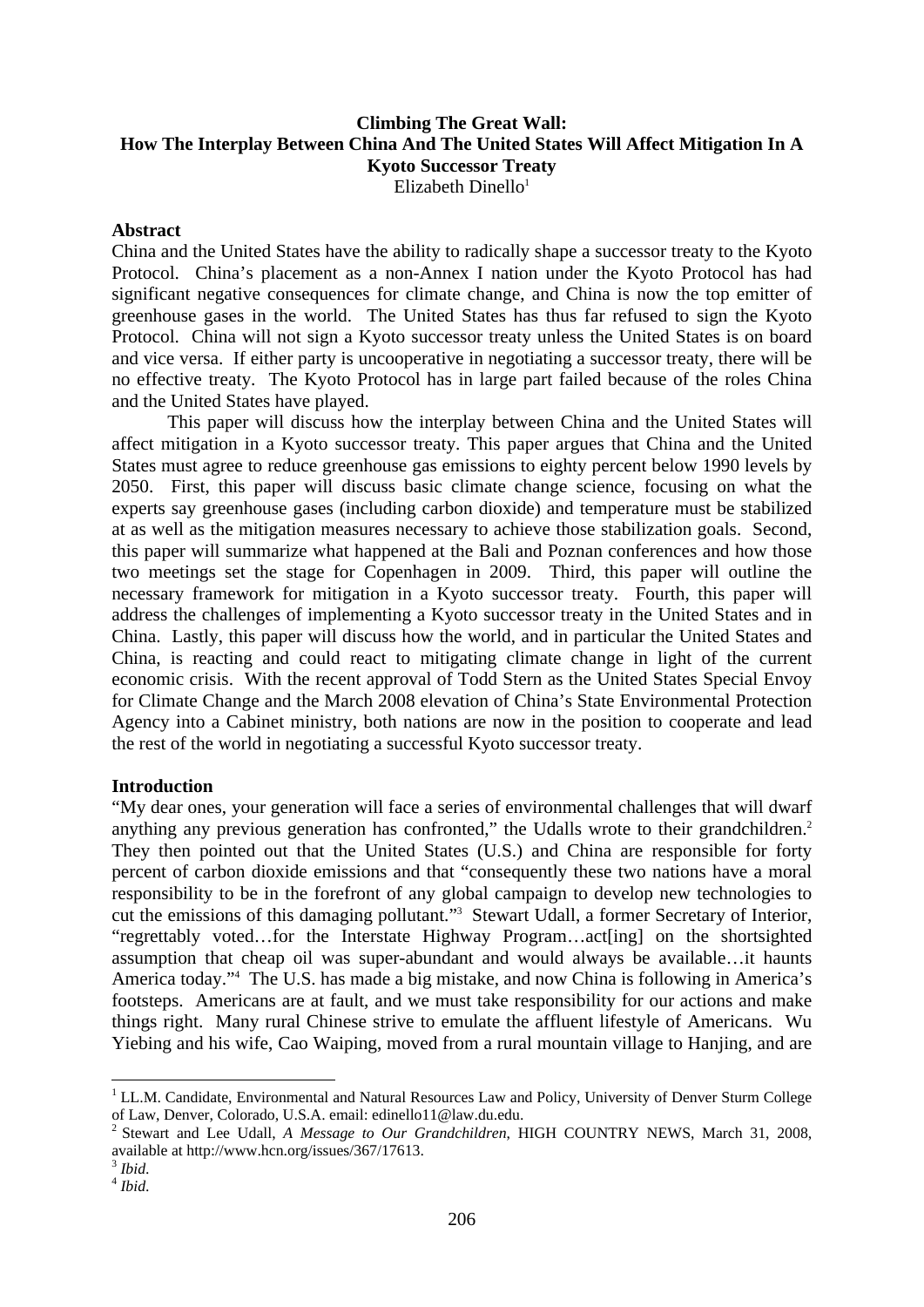dependent on their new coal-supported lifestyle: "…they have tasted the rising standard of living from coal-generated electricity and they are hooked, even as they suffer the vivid effects of the damage their new lifestyle creates."5 As Zhang Jianyu, program manager of Beijing's Office of Environmental Defense put it, " 'The fundamental problem is that China is following the path of the United States, and probably the world cannot afford a second United States.' "6

 The Kyoto Protocol (Kyoto) has failed. Under Kyoto, developed nations were supposed to reduce their greenhouse gas emissions by five percent below 1990 levels. Not only have developed nations as a whole not reduced their emissions, they have actually *increased* their emissions. Professor Gwyn Prins points out that the European Union (EU), at the helm of Kyoto, actually increased its emissions by ten percent.<sup>7</sup> In an earlier article Professor Prins and Steve Raynor argued that Kyoto "failed…not just in its lack of success in slowing global warming, but also because it has stifled discussion of alternative policy approaches that could both combat climate change and adapt to its unavoidable consequences."8 They insist that the "rational thing to do in the face of a bad investment is to cut your losses and try something different."9 In an open letter to Barack Obama, journalist Michael Page points out that "Kyoto is noble but ineffective" and encourages Obama to abandon his cap and trade plan in favor of a tax-and-dividend system.10 Since Obama has already pledged support for a cap-and-trade system, a carbon tax is unrealistic at this time.

 Kyoto has in large part failed because of the roles China and the U.S. have played. Under the Bush administration, the U.S. refused to sign Kyoto. Bush consistently complained that China "was entirely exempted from the requirements in the Kyoto Protocol."<sup>11</sup> Bush also argued that "mandatory reductions in emissions will undermine the American economy..."<sup>12</sup> Eight years later, the American economy is in a shambles and the American people are angry—very angry at Mr. Bush. China has continued to follow America's lead in terms of economic development. Significant negative environmental consequences have come with this development. Professor Paul G. Harris argues that "the most profound environmental consequence of these developments is China's contribution to climate change."13 Americans have set a horrible example for the Chinese. The U.S. has made the situation even worse by failing to take a leadership role in the global climate change arena and by failing to act at all. Even though the Chinese are racing to catch up to the Americans' affluent lifestyles, and in their race promising to increase carbon emissions to "600 million metric tons in 2010," citizens must remain optimistic that the two countries can come together and end this terrible game of "chicken."14 As Margaret J. Kim and Robert E. Jones argue, "This global game of 'chicken' is a game that the world cannot afford to play.

<u>.</u>

<sup>5</sup> Keith Bradsher & David Barboza, *Pollution from Chinese Coal Casts Shadow Around Globe*, N.Y. TIMES LATE ED., June 11, 2006, at Sec. 1 p. 1.

<sup>&</sup>lt;sup>6</sup> N. Bruce Duthu, *Essay: Starbucks in the Forbidden City: Reflections on the Challenges and Opportunities for a U.S.-Chinese Partnership on Environmental Law & Policy*, 8 VT. J. ENVTL. L. 151, 152 (Spring 2007). 7

Gwyn Prins, *Time to Ditch Kyoto: the Sequel*, in The Poznan Climate Change Conference Delagates' Book: Final, Oct. 25, 2008, available at http://sciencepolicy.colorado.edu/prometheus/prins-time-to-ditch-kyoto-thesequel-4753.

<sup>&</sup>lt;sup>8</sup> Gwyn Prins & Steve Rayner, *Time to Ditch Kyoto*, 449 NATURE 973, 973 (2007).

of *Ibid.*<br><sup>9</sup> *Ibid.* 10 Michael Le Page, *Time for Change on Climate: an Open Letter to Barack Obama*, NEW SCIENTIST, Dec. 6, 2008, at 20.

<sup>&</sup>lt;sup>11</sup> Erik Eckholm, *China Said to Sharply Reduce Emissions of Carbon Dioxide*, N.Y. TIMES LATE ED., June 15, 2001, at A1.<br><sup>12</sup> The Global Warming Gap, N.Y. TIMES LATE ED., June 17, 2001, § 4 at 14.

<sup>&</sup>lt;sup>13</sup> Paul G. Harris, *China's Road to Destruction: Following the West on Global Warming*, 3 GLOBAL ASIA 88, 89 (2008).

 $^{14}$  *Ibid.*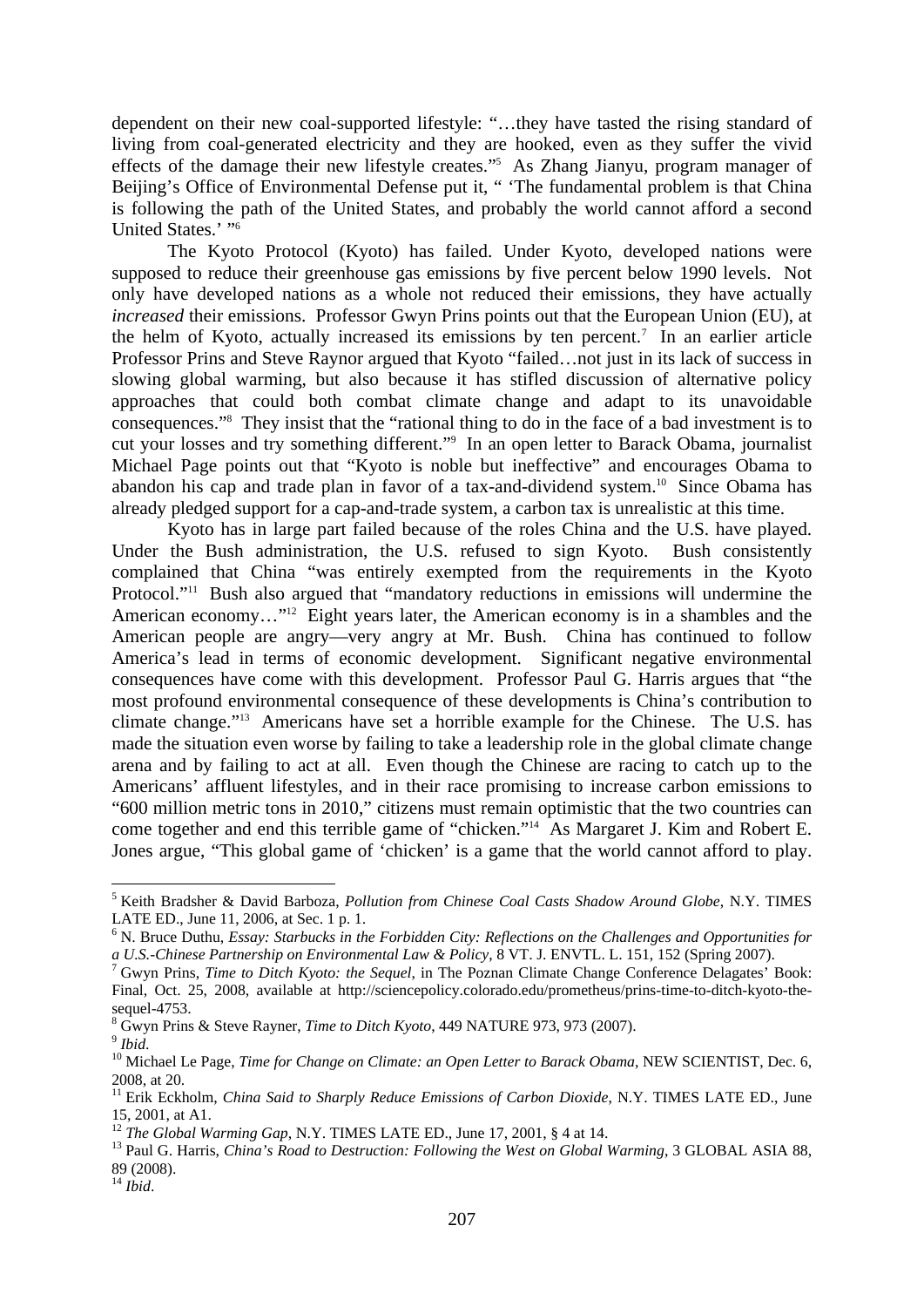While the United States continues to drag its feet, knowing full well that China will not 'blink first,' China's emissions continue to grow at an alarming rate."<sup>15</sup> As Professor Harris says, "The great challenge, and opportunity, China faces is to chart a development path that doesn't imitate the destructive example of developed Western countries."16 The U.S. and China must call a truce and together lead the world in creating a practical post-Kyoto framework.

 This paper will discuss how the interplay between China and the U.S. will affect mitigation in a Kyoto successor treaty. This paper argues that China and the U.S. must agree to reduce greenhouse gas emissions to eighty percent below 1990 levels by 2050.<sup>17</sup> First, this paper will discuss basic climate change science, focusing on what the experts say greenhouse gases (including carbon dioxide) and temperature must be stabilized at as well as the mitigation measures necessary to achieve those stabilization goals. Second, this paper will summarize what happened at the Bali and Poznan conferences and how those two meetings set the stage for Copenhagen in 2009. Third, this paper will outline the necessary framework for mitigation in a Kyoto successor treaty. Fourth, this paper will address the challenges of implementing a Kyoto successor treaty in the U.S. and China. Lastly, this paper will discuss how the world, and in particular the U.S. and China, is reacting and could react to mitigating climate change in light of the current economic crisis. With the recent approval of Todd Stern as the U.S. Special Envoy for Climate Change and the March 2008 elevation of China's State Environmental Protection Agency into a Cabinet ministry, both nations are now in the position to cooperate and lead the rest of the world in negotiating a successful Kyoto successor treaty.<sup>18, 19</sup>

### **Climate Change Science—What The Experts Say**

 It is generally accepted in the academic community that humans have contributed greatly to global warming and that "Global atmospheric concentrations of  $CO<sub>2</sub>$ , methane  $(CH<sub>4</sub>)$  and nitrous oxide  $(N<sub>2</sub>O)$  have increased markedly as a result of human activities since 1750 and now far exceed pre-industrial values determined from ice cores spanning many thousands of years."20 According to the Intergovernmental Panel on Climate Change (IPCC), "In order to stabilise the concentration of GHGs in the atmosphere, emissions would need to peak and decline thereafter. The lower the stabilisation level, the more quickly this peak and decline would need to occur."<sup>21</sup> The IPCC stresses that we must take action quickly. The longer it takes us to initiate action, the harder it will be to stabilize greenhouse gas emissions

<sup>&</sup>lt;sup>15</sup> Margret J. Kim & Robert E. Jones, *China: Climate Change Superpower and the Clean Technology Revolution*, 22 NAT. RESOURCES & ENV'T 9, 13 (Winter 2008).

<sup>&</sup>lt;sup>16</sup> Harris, *supra* note 12, at 89. <sup>17</sup> This equates to the stabilization of greenhouse gases between 400 and 450 parts per million (ppm) carbon <sup>17</sup> dioxide-equivalent concentration (ppm carbon dioxide equivalent).

<sup>&</sup>lt;sup>18</sup>Appointment of Special Envoy for Climate Change Todd Stern, U.S. Department of State Website, available at http://www.state.gov/secretary/rm/2009a/01/115409.htm.

<sup>&</sup>lt;sup>19</sup> THOMAS FRIEDMAN, HOT, FLAT, AND CROWDED—WHY WE NEED a GREEN REVOLUTION— AND HOW IT CAN RENEW AMERICA, 355 (Farrar, Straus and Giroux 2008). As Friedman notes, "in March 2008 China's politburo also elevated the status of the State Environmental Protection Agency, a famously toothless watchdog agency, into a full-fledged Cabinet ministry, with more staff and a bigger budget."

<sup>20</sup> IPCC, 2007: Summary for Policymakers. In: *Climate Change 2007: The Physical Science Basis. Contribution of Working Group I to the Fourth Assessment Report of the Intergovernmental Panel on Climate Change*  [Solomon, S., D. Qin, M. Manning, Z. Chen, M. Marquis, K.B. Averyt, M.Tignor and H.L. Miller (eds.)]. Cambridge University Press, Cambridge, United Kingdom and New York, NY, USA, at 2, available at http://www.ipcc.ch/pdf/assessment-report/ar4/wg1/ar4-wg1-spm.pdf.

<sup>21</sup> IPCC, 2007: *Climate Change 2007: Synthesis Report*, Contribution of Working Groups I, II and III to the Fourth Assessment Report of the Intergovernmental Panel on Climate Change, Core Writing Team, Pachauri, R.K. and Reisinger, A. (Eds.), IPCC, Geneva, Switzerland, at 66, available at http://www.ipcc.ch/pdf/assessment-report/ar4/syr/ar4\_syr.pdf.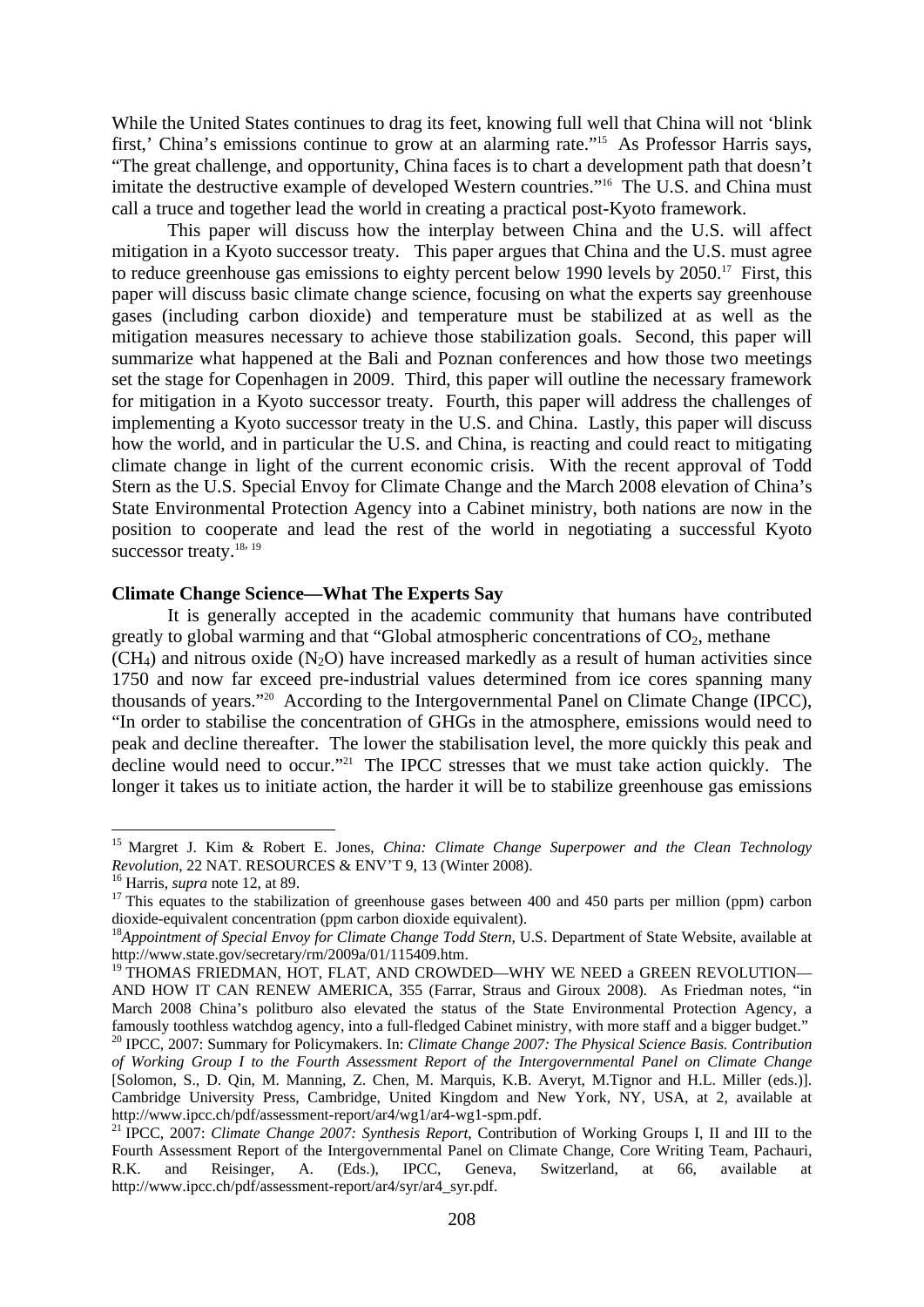at low levels: "Mitigation efforts over the next two to three decades will have a large impact on opportunities to achieve lower stabilisation levels."<sup>22</sup>

 At a 2005 conference hosted by the United Kingdom (UK) Met Office in Exeter, "preliminary findings were that a rise of 3 degrees Celsius (5.4 degrees Fahrenheit) relative to pre-industrial levels may by well past the edge of the comfort zone."<sup>23</sup> At the Exeter meeting, scientists "strengthened a consensus that a 2 degrees Celsius (3.6 degrees Fahrenheit) warming above pre-industrial levels, or about 1.2 degrees Celsius (2.1 degrees Fahrenheit) above today's global temperature, is the best goal for climate stabilization." Both NASA and the IPCC "have also endorsed the need to stop before warming by 2 degrees Celsius."24 In the scientific community, "the consensus is that the limit should be 400 to have a good chance of restricting the global temperature rise to 2 degrees Celsius."25

 It its Fourth Assessment Report, the IPCC states that "limiting temperature increases to 2°C above preindustrial levels can only be reached at the lowest end of the concentration interval found in the scenarios of category I (i.e. about 450 ppmv CO2-eq using 'best estimate' assumptions)."26 In category I scenarios, emissions must peak between 2000 and 2015 and the change in global emissions in 2050 must be between fifty and eighty-five percent of 2000 levels.<sup>27</sup> Limiting the temperature increase to  $2.4^{\circ}$ C-2.8<sup>°</sup>C (category II) would mean that emissions must peak between 2000 and 2020 and the change in global emissions must be between thirty and sixty percent of 2000 levels.<sup>28</sup> Limiting the temperature increase to 2.8°C-3.2°C (category III) would mean that emissions must peak between 2010 and 2030 and the change in global emissions must be between five and thirty percent of 2000 levels.29

 In a May 2008 letter, the Union of Concerned Scientists called for "reduc[ing] emissions on the order of 80 percent below 2000 levels by 2050." <sup>30</sup> The signatory scientists called for the first step to be "reductions on the order of 15-20 percent below 2000 levels by 2020, which is achievable and consistent with sound economic policy."31

#### **The Road to Copenhagen: What Happened in Bali and Poznan**

 The Thirteenth Session of the Conference of the Parties to the United Nations Framework Convention on Climate Change (COP 13)/ the Third Session of the Meeting of the Parties to the Kyoto Protocol (COP/MOP 3) held December 3-15, 2007 in Bali, Indonesia produced the Bali Roadmap. Bali saw the formation of the Ad Hoc Working Group on Long-

 $22$  *Ibid.* 

<sup>&</sup>lt;sup>23</sup> Robert Henson, The Rough Guide to Climate Change 280 (Rough Guides Ltd. 2d ed. 2008).

<sup>&</sup>lt;sup>24</sup> W.L. HARE, *A Safe Landing for the Climate*, in State Of The World 2009: Into a Warming World, 13, 18 (Worldwatch Institute 2009).<br><sup>25</sup> Beyond Our Means, South China Morning Post, Dec. 1, 2008, at 16 (News).

<sup>&</sup>lt;sup>26</sup> B.S. Fisher, N. Nakicenovic, K. Alfsen, J. Corfee Morlot, F. de la Chesnaye, J.-Ch. Hourcade, K. Jiang, M. Kainuma, E. La Rovere, A. Matysek, A. Rana, K. Riahi, R. Richels, S. Rose, D. van Vuuren, R. Warren, 2007: Issues related to mitigation in the long term context, In Climate Change 2007: Mitigation. Contribution of Working Group III to the Fourth Assessment Report of the Inter-governmental Panel on Climate Change [B. Metz, O.R. Davidson, P.R. Bosch, R. Dave, L.A. Meyer (eds)], Cambridge University Press, Cambridge, at 227, available at http://www.ipcc.ch/pdf/assessment-report/ar4/wg3/ar4-wg3-chapter3.pdf. $^{27}$  Ibid. at 229.

<sup>27</sup> *Ibid*. at 229. 28 *Ibid*. 29 *Ibid*. 30 *U.S. Scientists and Economists' Call for Swift and Deep Cuts in Greenhouse Gas Emissions*, Union of Concerned Scientists Letter, May 2008, available at http://www.ucsusa.org/assets/documents/global\_warming/Scientist\_Economists\_Call\_to\_Action\_fnl.pdf.  $31$  *Ibid.*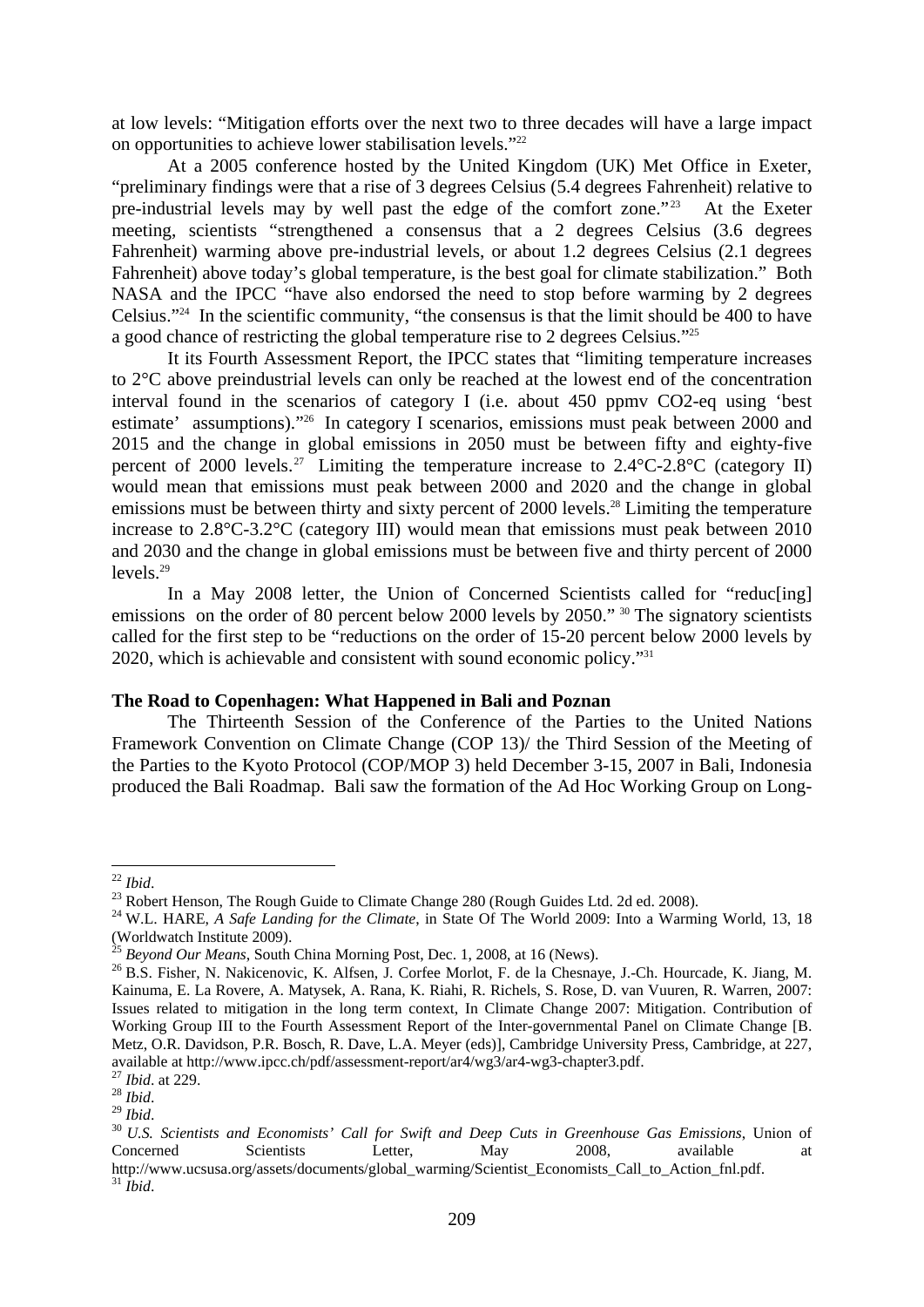term Cooperative Action under the Convention.<sup>32</sup> The Ad Hoc Working Group on Long-term Cooperative Action under the Convention (AWG-LCA) is known as the "UNFCCC track" and runs parallel to the Ad Hoc Working Group on Further Commitments for Annex I Parties under the Protocol (AWG-KP), the "Kyoto Protocol track." The creation of the new AWF-LCA is vital to the negotiation of a post Kyoto successor treaty by Copenhagen in 2009: "The key decision in Bali was the launch of a negotiating process under the Convention that will now run in parallel with the Kyoto negotiations with the expectation that – although not formally linked – the two tracks will converge in a comprehensive post-2012 agreement in 2009."33 The two tracks must merge to create one cohesive regime.

 At COP 13, both developed and developing nation parties adopted mitigation measures for the first time. Developed nation parties committed to "Measurable, reportable and verifiable nationally appropriate mitigation commitments or actions, including quantified emission limitation and reduction objectives, by all developed country Parties, while ensuring the comparability of efforts among them, taking into account differences in their national circumstances."34 Developing nation parties committed to "Nationally appropriate mitigation actions by developing nation Parties in the context of sustainable development, supported and enabled by technology, financing and capacity-building, in a measurable, reportable and verifiable manner."35 Bali marked the first time that developing nations agreed to any kind of binding mitigation measures under either the UNFCCC or Kyoto Protocol tracks.

 The Fourteenth Session of the Conference of the Parties to the United Nations Framework Convention on Climate Change (COP 14)/ the Fourth Session of the Meeting of the Parties to the Kyoto Protocol (COP/MOP 4) held December 3-15, 2007 in Poznan, Poland served mainly as a "pit stop" on the road to Copenhagen and "barely produced any remarkable results."<sup>36</sup> Largely due to the political situation in the United States, most developing countries did not make significant moves in Poznan.<sup>37</sup> Poznan lacked the sense of urgency needed to lay an aggressive and attainable course on the road to Copenhagen. The EU called for reductions on the part of both developed and developing countries but developing countries called for "stronger support" from developed countries.<sup>38</sup>

 In Poznan, the AWG-KP "reached no conclusions on the range of emission reductions to be undertaken by developed countries."39 Most were "unprepared" to negotiate without the U.S. on board.<sup>40</sup> The AWG-LCA managed to accomplish significantly more at Poznan than the AWG-KP. The AWG-LCA "resolved to 'shift into full negotiating mode in 2009' <sup>141</sup> and "adopted a work program authorizing its chair to draft the documents needed to carry its

<sup>32</sup>  $32$  Pew Center on Climate Change, Bali Summary, at 3, available at http://www.pewclimate.org/docUploads/Pew%20Center\_COP%2013%20Summary.pdf.

<sup>&</sup>lt;sup>34</sup> U.N. Framework Convention on Climate Change, Conference of the Parties, Thirteenth Session, Bali Action Plan para. 1(b)(i), Decision 1/CP.13, U.N. Doc. FCCC/CP/2007/6/Add.1 (March 14, 2008) available at http://unfccc.int/resource/docs/2007/cop13/eng/06a01.pdf#page=3.

<sup>35</sup> *Ibid*. at para. 1(b)(ii). 36 *Pit Stop Poznan. An Analysis of Negotiations on the Bali Action Plan at the Stopover to Copenhagen*. Wuppertal Institute for Climate, Environment and Energy, at 2, available at http://www.wupperinst.org/uploads/tx\_wibeitrag/Pit-Stop-Poznan.pdf.

<sup>37</sup> *Summary of the Fourteenth Conference of the Parties to the UN Framework Convention on Climate Change and Fourth Meeting of Parties to the Kyoto Protocol: 1-12 December 2008*, 12 EARTH NEGOTIATIONS BULLETIN 395, available at http://www.iisd.ca/download/pdf/enb12395e.pdf.

<sup>38</sup> Pew Center on Climate Change, *Poznan summary*, at 1-2, available at http://www.pewclimate.org/docUploads/PewCenterCOP14Summary.pdf.

<sup>39</sup> *Ibid*. at 2. 40 *Ibid*. 41 *Ibid*.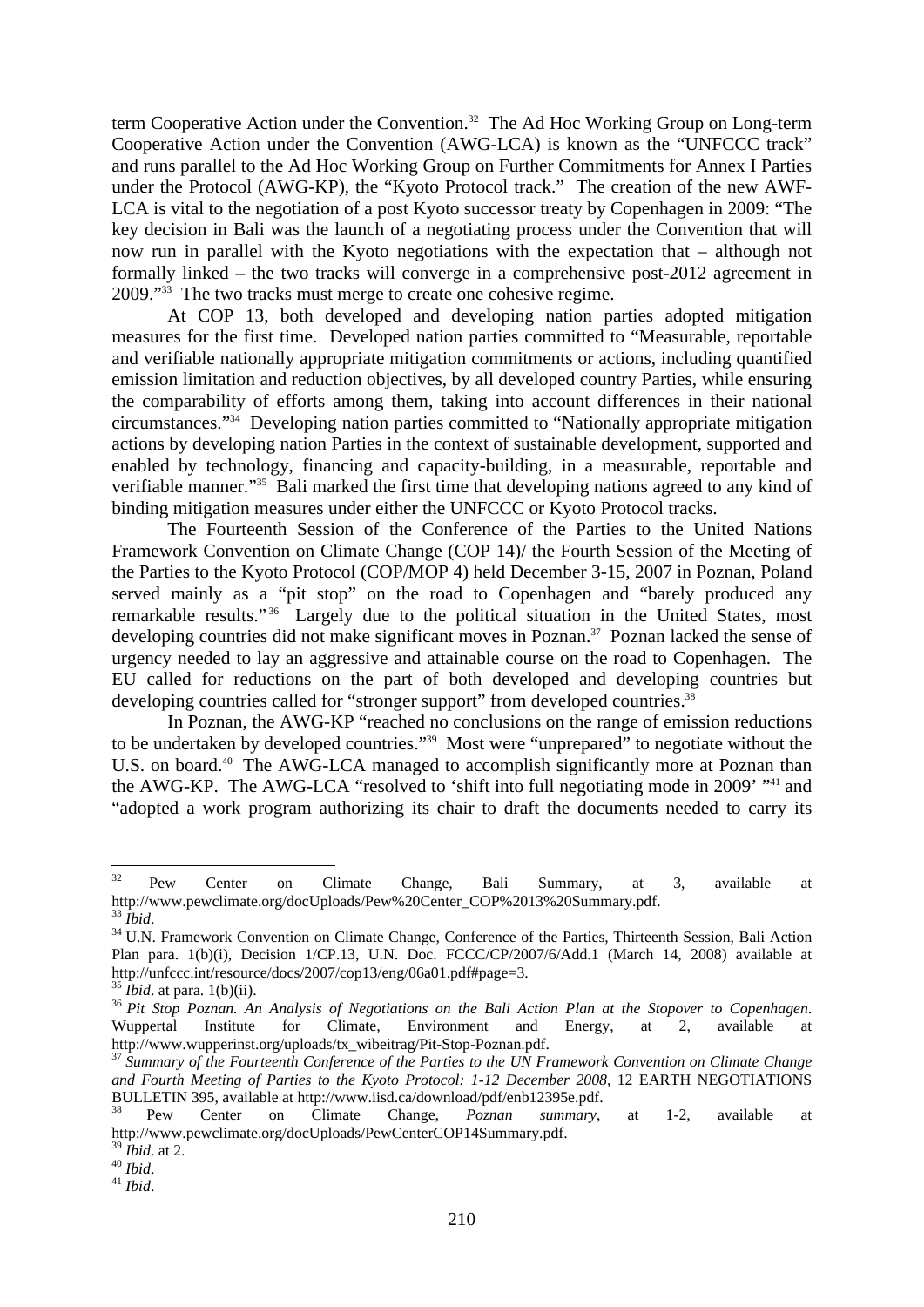work forward."<sup>42</sup> The documents are 1) "a document 'describing areas of convergence in the ideas and proposals of the Parties, exploring options for dealing with areas of divergence and identifying any gaps that might need to be filled in reaching an agreed outcome;' " and 2) "a negotiating text for consideration at the AWG-LCA's second session next year, in June [2009]." A disagreement also arose in Poznan as to the "kind of legal outcome aimed at in Copenhagen."43 The legal form of a Kyoto successor treaty will be addressed in the next section.

# **Necessary Framework for Mitigation in a Kyoto Successor Treaty—The "Copenhagen Protocol"**

A mitigation framework for a Kyoto successor treaty must include several key components. First, a Kyoto successor treaty must include all nations. Second, the reduction in greenhouse gas emissions to eighty percent below 1990 levels by 2050 must be across the board and cannot be based on a nation's per capita emissions.<sup>44</sup> Third, the treaty must take the form of a new legal instrument under the UNFCCC that replaces the Kyoto Protocol rather than an amendment to the Kyoto Protocol or a Meeting of the Parties  $(CMP)$  decision.<sup>45</sup> The new legal instrument, the "Copenhagen Protocol," must incorporate Kyoto elements into the new instrument. 46 However, elements of Kyoto that are not functioning properly should be eliminated from the Copenhagen Protocol. Fourth, Annex I nations must establish a fund solely to provide monetary aid to non-Annex I nations to achieve their mitigation commitments. Fifth, the Copenhagen Protocol must establish a comprehensive enforcement mechanism. This paper will focus on the basic framework for the mitigation aspects of the Copenhagen Protocol. The mitigation framework proposed here is not meant to be comprehensive.

 An all-inclusive Kyoto successor treaty will give all nations the opportunity to sign on and will tone down any anger or resentment nations could have about being left out of the process. Kyoto critics endorse other approaches such as "bring[ing] together a more limited number of major-emitting and like-minding countries."<sup>47</sup> Others advocate that countries should "make pledges of particular domestic measures."48 Bringing together a smaller group of the major polluters could potentially work only if it was part of the post-Kyoto mitigation framework. One design for this smaller group "is an agreement among the dozen or so major emitting countries—the United States, China, Europe, Russia, Japan, India, Indonesia, Brazil, Australia, Canada, Mexico, Korea, South Africa, and perhaps a few other major countries in a regime to limit global GHG emissions."49 A design of this sort will never work as part of "a parallel regime in a plurilateral approach" because China will never sign onto anything that interferes with the UNFCCC or Kyoto tracks.<sup>50</sup> Any action that smaller groups take with regard to the Copenhagen Protocol must complement rather than replace and official work under the UNFCCC and more specifically, the AWG-KP or the AWG-LCA.

 $42$  Ibid.

<sup>&</sup>lt;sup>43</sup> Wuppertal Institute for Climate, Environment and Energy, *supra* note 35, at 21.<br><sup>44</sup> Fisher, *supra* note 25, at 229.<br><sup>45</sup> Daniel Bodansky, *Legal Form of a New Climate Agreement: Avenues and Options*, available at http://www.pewclimate.org/docUploads/legal-form-of-new-climate-agreement-paper.pdf.

<sup>&</sup>lt;sup>47</sup> KYLE W. DANISH, *The International Regime*, in GLOBAL CLIMATE CHANGE AND U.S. LAW, 31, 54 (Michael B. Gerrard ed., 2008).

<sup>48</sup> *Ibid*. 49 Jonathan B. Wiener, *Climate Change Policy and Policy Change in China*, 55 UCLA L. REV. 1805, 1823- 1824 (2008).

<sup>50</sup> *Ibid*.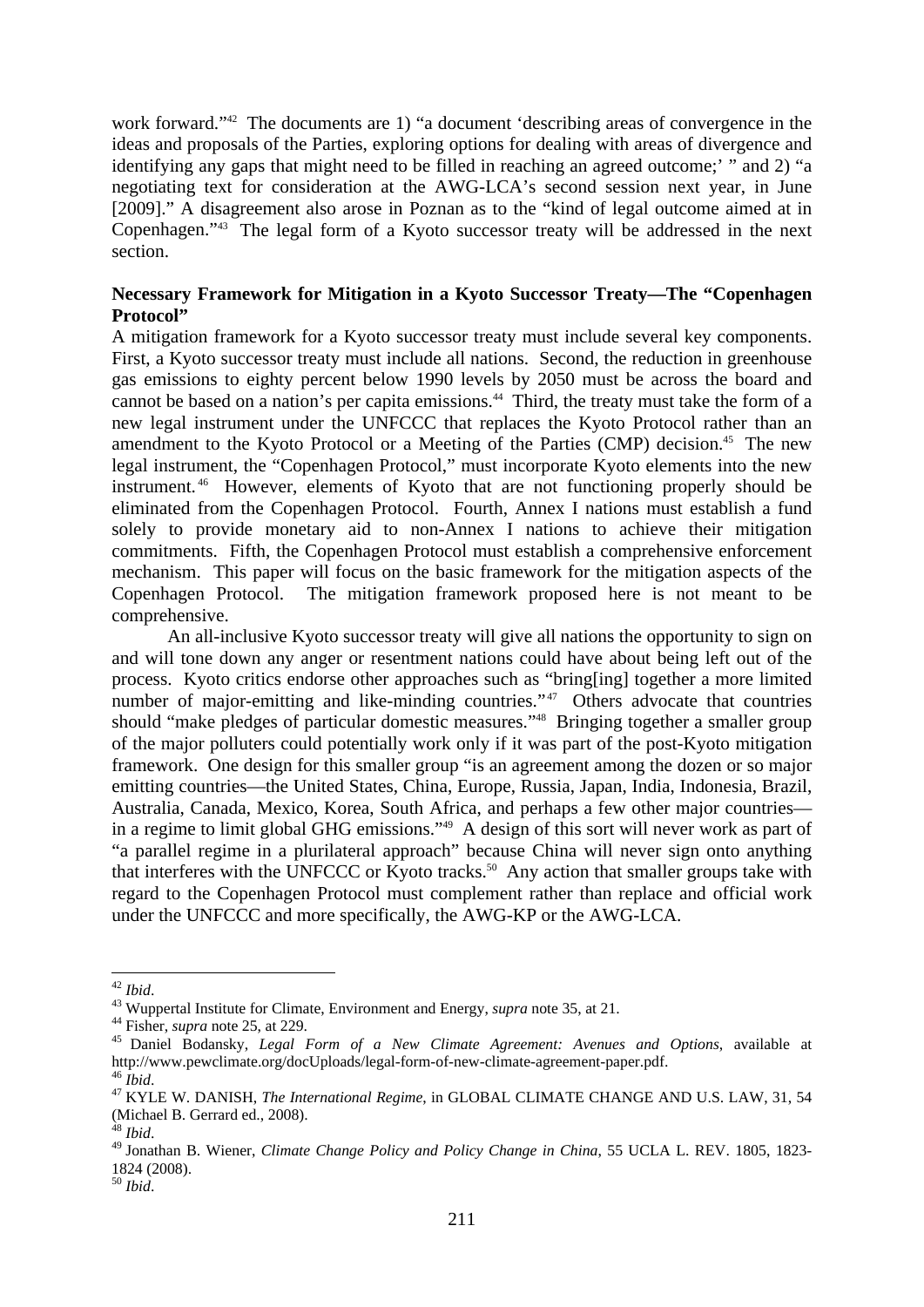Professor Prins argues that "the only way to save the Copenhagen meeting from failure would be to shift away from the top-down approach of the Kyoto framework, and end the quest for tighter emissions targets, closer timetables and more building regulations."51 Prins' recommendation for "end[ing] the quest for tighter emissions targets [and] closer timetables" in Copenhagen contradicts the entire UNFCCC and Kyoto approach. The science in the IPCC Fourth Assessment report clearly shows that we must act now. Completely revamping our approach less than a year prior to Copenhagen is a recipe for disaster. Xie Zhenhua, the minister and vice-director of China's National Development and Reform Commission (NDRC) has already warned that the Chinese will not shift away from "the topdown approach of the Kyoto framework:" " 'Any attempt to deviate from, breach or re-define the Convention, or to deny the Kyoto Protocol, or to merge the Convention process with the Kyoto Protocol process, will be detrimental, and will ultimately lead to a fruitless Copenhagen Conference.' " With the proper technology transfer and significant monetary aid, though, China may be willing to deny the Kyoto Protocol and merge the AWG-KP and AWG-LCA tracks.

 The reduction in greenhouse gas emissions to eighty percent below 1990 levels by 2050 must be across the board.<sup>52, 53</sup> Reduction commitments cannot be based on a nation's per capita emissions. Basing reduction commitments on per capita emissions will actually increase emissions. Professor McCubbin argues for China's cap to be based on "greenhouse gas emissions per unit of GDP."54 She argues that "this approach would allow China's economy to grow, but it would require its emissions to grow more slowly than if left uncontrolled."55

 The Kyoto Protocol's first commitment period ends in 2012. The Copenhagen Protocol must cover the time period from 2012 to 2050. The first commitment period for the Copenhagen Protocol should begin in 2012 and go until 2020. This first commitment period will be shorter than the other three commitment periods. The next three commitment periods will run from 2020 to 2030, from 2030 to 2040, and from 2040 to 2050. The year 2030 will serve as the official "midpoint" of the Copenhagen Protocol timetable.

 This proposed framework is in keeping with the "A Shared Vision for Long-Term Cooperative Action" (hereinafter "Shared Vision") proposed by the AWG-LCA in documents submitted in advance of the Bonn Climate Change Talks held March 29-April 8, 2009.<sup>56</sup> This Shared Vision contains "A Long-Term Global Goal for Emission Reductions."<sup>57</sup> In paragraph five, the Parties agree that 2050 "is an appropriate time frame for a long-term

<sup>51</sup> Takashi Kitazume, *Rethinking a Global Post-Kyoto Solution: Initiatives to Counter Climate Change Have to be Ecologically Sustainable and Economically Viable*, JAPAN TIMES (Tokoyo), Feb. 10, 2009, at State and Regional News.<br><sup>52</sup> Fisher, *supra* note 25, at 229.

<sup>&</sup>lt;sup>53</sup> World Must Sink or Swim Together on Warming, CANBERRA TIMES (Australia), April 8, 2008, at A11. The *Canberra Times* argues that "both poor and wealthy countries must be bound by these new targets. Certain developing countries, such as China and India, are amongst the world's largest emitters of greenhouse gases. The global targets can only be achieved if all countries reduce their emissions."

<sup>54</sup> Patricia R. McCubbin, *China and Climate Change: Domestic Environmental Needs, Differentiated International Responsibilities, and Rule of Law Weaknesse*s 33, ENERGY & ENVIRONMENTAL LAW & POLICY JOURNAL, Vol. 3, (2008), available at SSRN: http://ssrn.com/abstract=1212562 (article forthcoming in University of Houston's Energy  $\&$  Environmental Law  $\&$  Policy Journal).<br><sup>55</sup> Ibid

<sup>55</sup> *Ibid*. 56 Ad Hoc Working Group on Long-Term Cooperative Action Under the Convention, *Fulfillment of the Bali Action Plan and Components of the Agreed Outcome Note by the Chair part I.*, U.N. Doc. FCCC/AWGLCA/2009/4 (Part II) (March 18, 2009), available at http://unfccc.int/resource/docs/2009/awglca5/eng/04p02.pdf. <sup>57</sup> *Ibid*.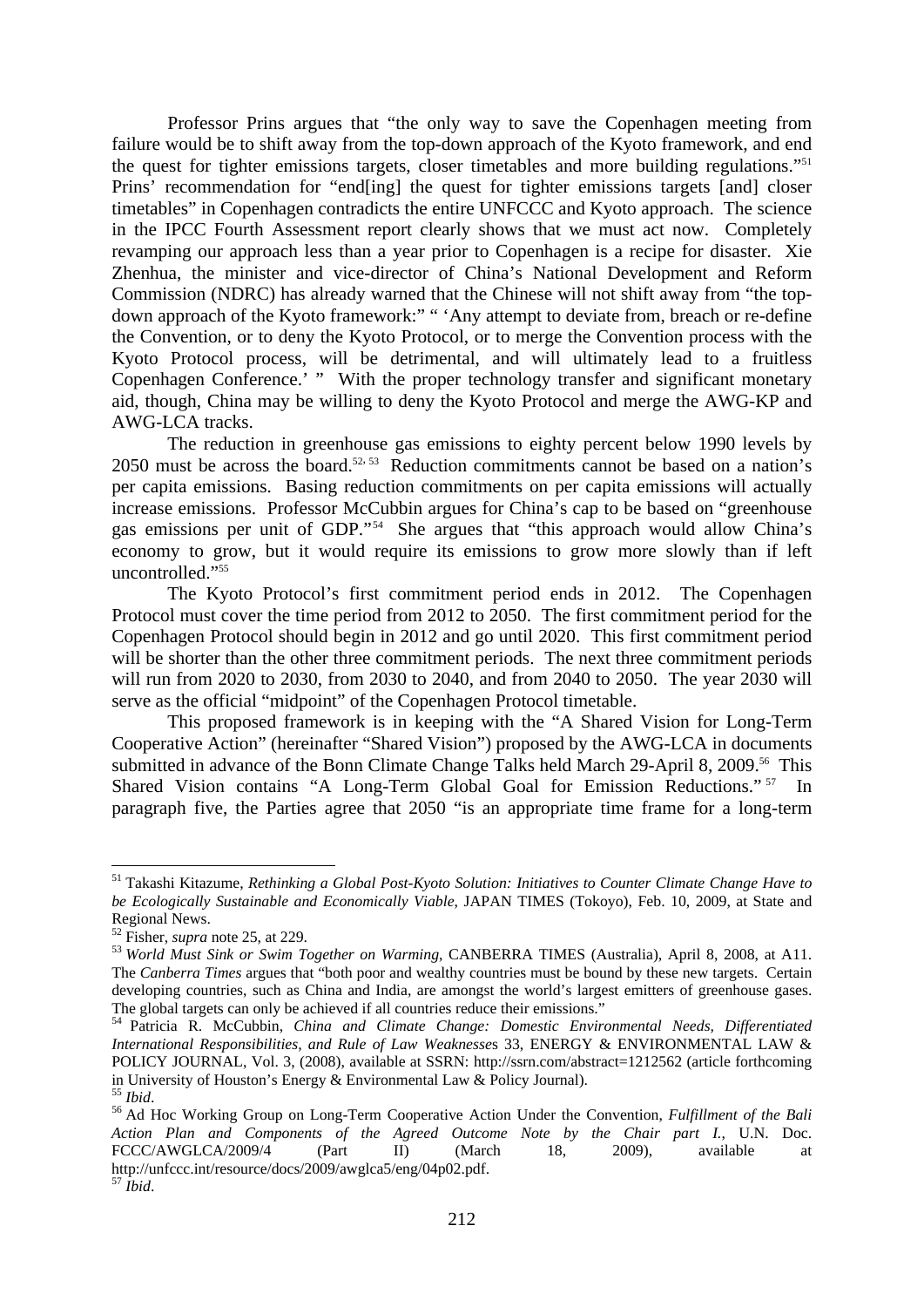goal."58 Proposals by the Parties include stabilization of GHG emissions "of around 450 ppm carbon dioxide equivalent (CO<sub>2</sub> eq) or 350 ppm CO<sub>2</sub> eq;" limiting the global average temperature increase to between 1.5°C and 2°C above pre-industrial levels; and quantification of "GHG emission reductions at a global level," reducing to "50 percent of 1990 levels, or without specifying the base year," "reductions of between 75 and 85 percent (including ranges within these figures) of 1990 levels;" and per capita GHG emission reductions.59

 During the first commitment period from 2012 to 2020, non-Annex I nations, including China and India, will be allowed to increase their greenhouse gas emissions. After the first commitment period, non-Annex I nations must begin to reduce their greenhouse gas emissions. The Fourth IPCC report indicates that "global greenhouse gas emissions growth needs to stop within the next 10-25 years, followed by a sharp decline."<sup>60</sup> Non-Annex I nations will still be expected to meet the target of an eighty percent reduction in greenhouse gas emissions by 2050. Non-Annex I nations should be allowed to increase their greenhouse gas emissions during the first commitment period to gain time to aggressively put in place energy efficiency programs and new, clean technology. The new fund established under the Copenhagen Protocol will assist non-Annex I nations in achieving these goals. Professor McCubbin agrees that a cap on China's greenhouse gas emissions must be "set *above* current levels in order to allow for growth."61 Most experts agree that worldwide greenhouse gas emissions should peak by 2020 then must fall in order for emissions to stabilize at 400-450 ppm carbon dioxide equivalent and to cap warming at two degrees Celsius above preindustrial levels.

 The Copenhagen Protocol must take the form of a *new* legal instrument under the UNFCCC regime that incorporates Kyoto elements into the new instrument. The Copenhagen Protocol should retain the following Kyoto elements: an emissions trading scheme (often referred to as "cap-and-trade") and the Clean Development Mechanism (CDM). The Copenhagen Protocol should eliminate Joint Implementation (JI). The Copenhagen Protocol must also incorporate UNFCCC and Kyoto Protocol principles such as common but differentiated responsibilities and equity.

 Kyoto's emissions trading scheme should be continued in the Copenhagen Protocol because it functions well and has established a carbon market. Article Seventeen of the Kyoto Protocol sets out the emissions trading scheme. Article Seventeen "allows countries that have emission units to spare—emissions permitted them but not 'used'—to sell this excess capacity to countries that are over their targets."<sup>62</sup> Article Seventeen created a carbon market with carbon being tracked and traded as a new commodity.<sup>63</sup> Replacing the emissions trading scheme with a carbon tax "could congest an already difficult negotiation."64

 The Copenhagen Protocol must overhaul the CDM system because the CDM has lost credibility in recent years. Ambassador Stuart Eizenstat agrees that "the CDM has not met expectations that it would promote emission reducing investments throughout the developing

<sup>&</sup>lt;sup>58</sup> *Ibid.* at part I., para. 5.<br><sup>59</sup> *Ibid.* at part I., para. 5-6.

<sup>&</sup>lt;sup>60</sup> Netherlands Environmental Assessment Agency, *Chinese CO2 Emissions in Perspective*, press release, June 22, 22, 2007, 2007, available at the state at  $\alpha$ http://www.pbl.nl/en/news/pressreleases/2007/20070622ChineseCO2emissionsinperspective.html.

 $\frac{61}{62}$  McCubbin, *supra* note 53, at 32.<br>  $\frac{62}{62}$  Emissions Trading, UNFCCC online document, available at http://unfccc.int/kyoto\_protocol/mechanisms/emissions\_trading/items/2731.php.<br><sup>63</sup> Ibid.

<sup>63</sup> *Ibid*. 64 *The Rough Guide to Copenhagen's Risks*, ENDS REPORT, March 31, 2009, at 32.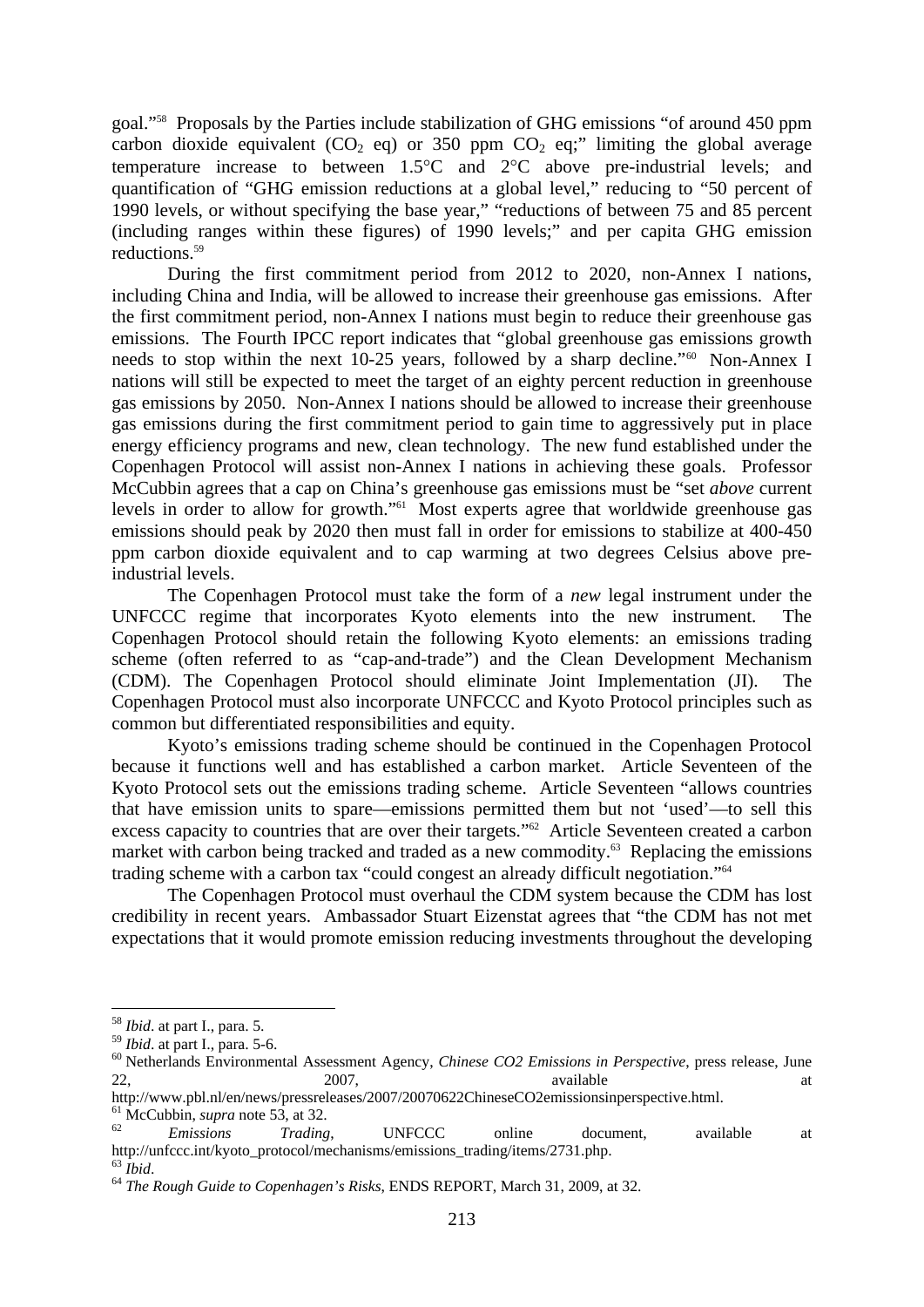world, and we now have an opportunity to revisit it."<sup>65</sup> The CDM is defined in Article Twelve of the Kyoto Protocol and "allows a country with an emission-reduction or emissionlimitation commitment under the Kyoto Protocol (Annex B Party) to implement an emissionreduction project in developing countries. Such projects can earn saleable certified emission reduction (CER) credits, each equivalent to one tonne of  $CO<sub>2</sub>$ , which can be counted towards meeting Kyoto targets." 66 Essentially, developed nations are able to "[lower] their greenhouse gas emissions by financing emission reduction projects in developing countries where investment is cheaper."<sup>67</sup>

 CDM overhaul should include several key components. First, the new CDM should mandate CDM project quotas for countries which have historically hosted fewer CDM projects, such as many African nations. As of early March 2009, there were "850 clean development mechanism projects in 49 developing countries but only 23 of those projects [were] in Africa."68 Second, Copenhagen negotiators must streamline and speed up the CDM project approval process. Third, the new CDM should contain front-loaded time-limited participation incentives to keep the CDM operational despite the economic crisis.

 The Copenhagen Protocol should eliminate JI because it allows developed countries to conduct projects in other developed countries and produces a lot of "hot air."69 Article Six of the Kyoto Protocol sets out the JI mechanism. Article Six "allows a country with an emission reduction or limitation commitment under the Kyoto Protocol (Annex B Party) to earn emission reduction units (ERUs) from an emission-reduction or emission removal project in another Annex B Party, each equivalent to one tonne of  $CO<sub>2</sub>$ , which can be counted towards meeting its Kyoto target."70 JI is totally ineffective; it is simply a way for developed countries to earn ERUs for less than it would have cost in their own respective countries. The "benefited" developed country is receiving a benefit that it never needed anyway.

 Article Three of the UNFCCC sets forth hortatory ("should") guiding principles "for actions by the parties to achieve the objective of the UNFCCC, including common but differentiated responsibilities." <sup>71</sup> The UNFCCC describes common but differentiated responsibilities in terms of developed and developing nations and equity:

 The Parties should protect the climate system for the benefit of present and future generations of humankind, on the basis of equity and in accordance with their common but differentiated responsibilities and respective capabilities. Accordingly, the developed country Parties should take the lead in combating climate change and the adverse effects thereof.<sup>72</sup>

In documents submitted in advance of the Bonn Climate Change Talks, the AWG-LCA particularly focused on the principles of common but differentiated responsibilities and equity in its "Shared Vision." Two topics under this "Shared Vision" complement the UNFCCC principles of common but differentiated responsibilities and equity:

<u>.</u>

<sup>65</sup> Stuart Eizenstat, *The U.S. Role in Solving Climate Change: Green Growth Policies Can Enable Leadership Despite the Economic Downturn*, 30 ENERGY L.J. 1, 2009.<br><sup>66</sup> *Clean Development Mechanism (CDM)*, UNFCCC online document, available at

http://unfccc.int/kyoto\_protocol/mechanisms/clean\_development\_mechanism/items/2718.php.

<sup>67</sup> Wambi Michael, *Crisis May Further Undermine Investment in Carbon Trade in African Countries;* 

 $\frac{68 \text{ Ibid.}}{69 \text{ }}$  Whot air" refers to the fact that no true abatement has occurred. In the case of JI, there is "hot air" because developed countries are doing projects in other developed countries for less cost than in their own countries.

Joint Implementation (JI), UNFCCC online document, available at http://unfccc.int/kyoto\_protocol/mechanisms/joint\_implementation/items/1674.php.<br><sup>71</sup> Bodanskv. *supra* note 44, at 5.

<sup>71</sup> Bodansky, *supra* note 44, at 5. 72 *United Nations Framework Convention on Climate Change*, U.N. Doc. A/AC.237/18 (May 9, 1992), available at http://unfccc.int/essential\_background/convention/background/items/1349.php.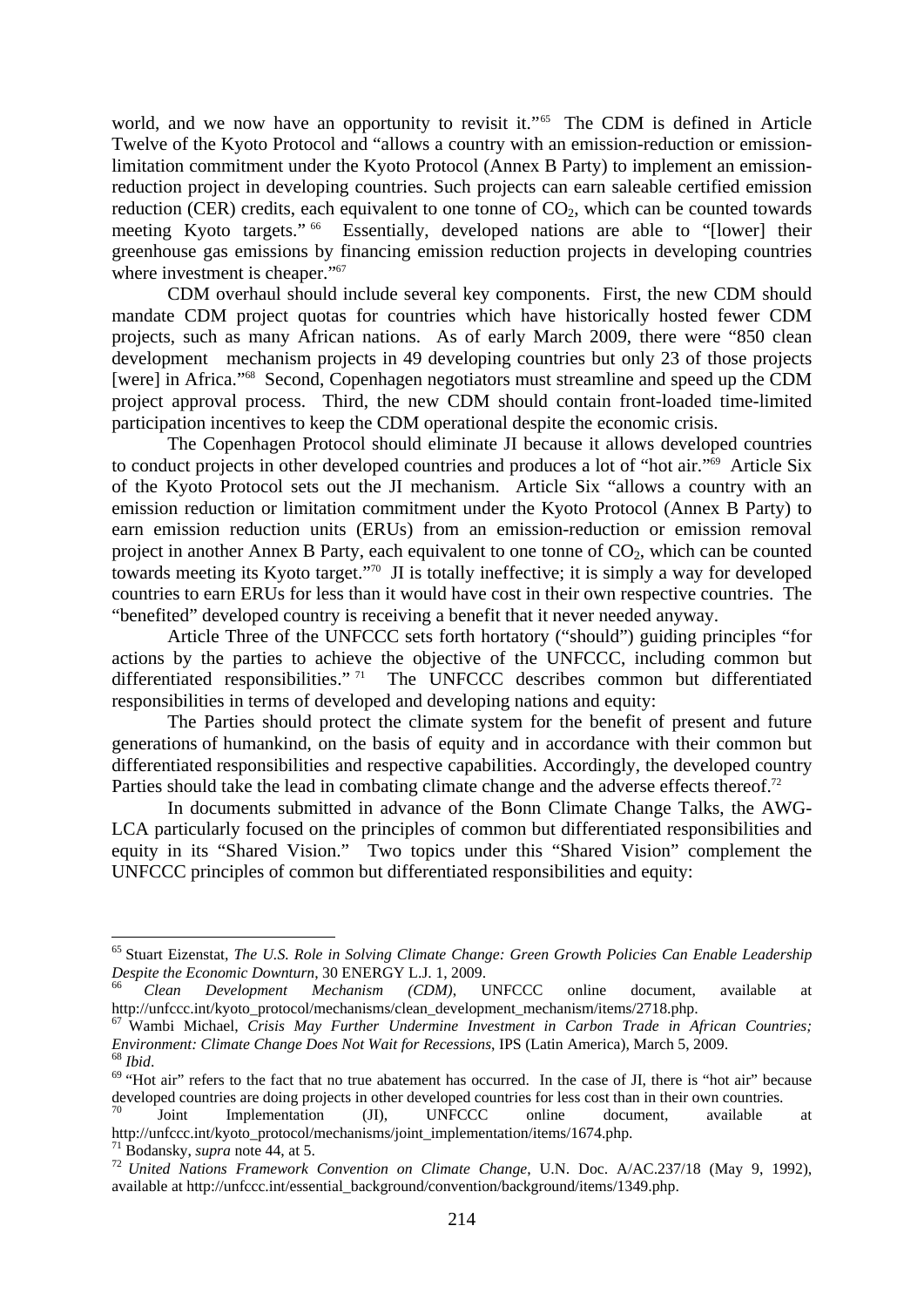(a) Approaches to long-term cooperative action on the basis of equity and in accordance with the provisions and principles of the Convention, in particular the principle of common but differentiated responsibilities and respective capabilities, taking into account social and economic conditions and other relevant factors;

 (g) The determination of developing countries to take nationally appropriate mitigation actions (NAMAs) in the context of sustainable development and the determination of developed countries to provide support in the form of technology, finance and capacitybuilding, all of the above in a measurable, reportable and verifiable manner.<sup>73</sup>

The NAMAs, first proposed in Bali, help link the principles of common but differentiated responsibilities and equity with a more specific mitigation strategy.

 The Copenhagen Protocol must take form of a new legal instrument that replaces the Kyoto Protocol rather than 1) "A COP decision addressing further actions under the Convention; 2) "Adoption by the COP of an amendment to the UNFCCC or to an annex, setting forth additional actions and/or commitments by UNFCCC parties;" or 3) "Adoption by the COP of a new legal instrument that…supplements…the Kyoto Protocol."<sup>74</sup> Creating a new legal instrument would enable nations that are not parties to Kyoto to sign the new instrument and bypass Kyoto entirely. Although Chris Spence, the Deputy Director of Reporting Services for the International Institute for Sustainable Development (IISD) has indicated that there is "no clear consensus" on the legal form that a future agreement will take, Professor Bodansky proposes that: "A comprehensive outcome establishing a single integrated climate regime would have several benefits."75 He logically connects a single integrated climate regime with "adoption of a single new instrument under the Convention (either a Convention amendment or a new protocol), which addressed actions and/or commitments by both Kyoto Protocol parties and Convention parties that are not parties to the Protocol." Because all nations must meet the same emission reduction requirements, there is no need to differentiate these commitments. Non-Annex I parties will be given extra time and resources to achieve their emissions targets. Adding another annex will complicate the situation.

 The Copenhagen Protocol must establish a fund solely to assist Annex-I nations in providing monetary aid to non-Annex I nations to help the non-Annex I nations achieve their mitigation commitments.<sup>76</sup> Developing nations will not sign onto the Copenhagen Protocol without significant technology transfer and monetary aid. Providing significant funding to non-Annex I nations will help enable them to meet emission reduction commitments of eighty percent by 2050. This fund should be separate from the CDM.

 The Copenhagen Protocol must correct the ineffective Kyoto Protocol compliance system. The Kyoto Protocol compliance system only applies to Annex I nations, and does not apply to all aspects of Kyoto. Kyoto has failed in part because: "Under Article 18 of the Protocol, any compliance procedures entailing binding consequences must be adopted as an amendment to the Protocol."77 Article Twenty sets out procedural requirements for amending

<sup>73</sup> Ad Hoc Working Group on Long-Term Cooperative Action Under the Convention, *supra* note 55, at part I., para. 2.<br><sup>74</sup> Bodansky, *supra* note 44, at 2.

<sup>&</sup>lt;sup>75</sup> Chris Spence, *Climate Policy Update—An Overview of the Multilateral Climate Negotiations*, IISD Reporting Services, available at http://www.iisd.ca/climate-l/update/update2.html: Bodansky *supra* note 44, at 7.

<sup>&</sup>lt;sup>76</sup> Wu Liming and Huan Gongdi, *Top Chinese Negotiator Urges Developed Countries to Commit More in Fighting Climate Change*, XINHUA NEWS SERVICE, March 31, 2009, available at http://news.xinhuanet.com/english/2009-04/01/content\_11109345.htm.

<sup>77</sup> Pew Center on Global Climate Change, *COP 11 and COP/MOP 1 Montreal Summary*, available at http://www.pewclimate.org/print/1980.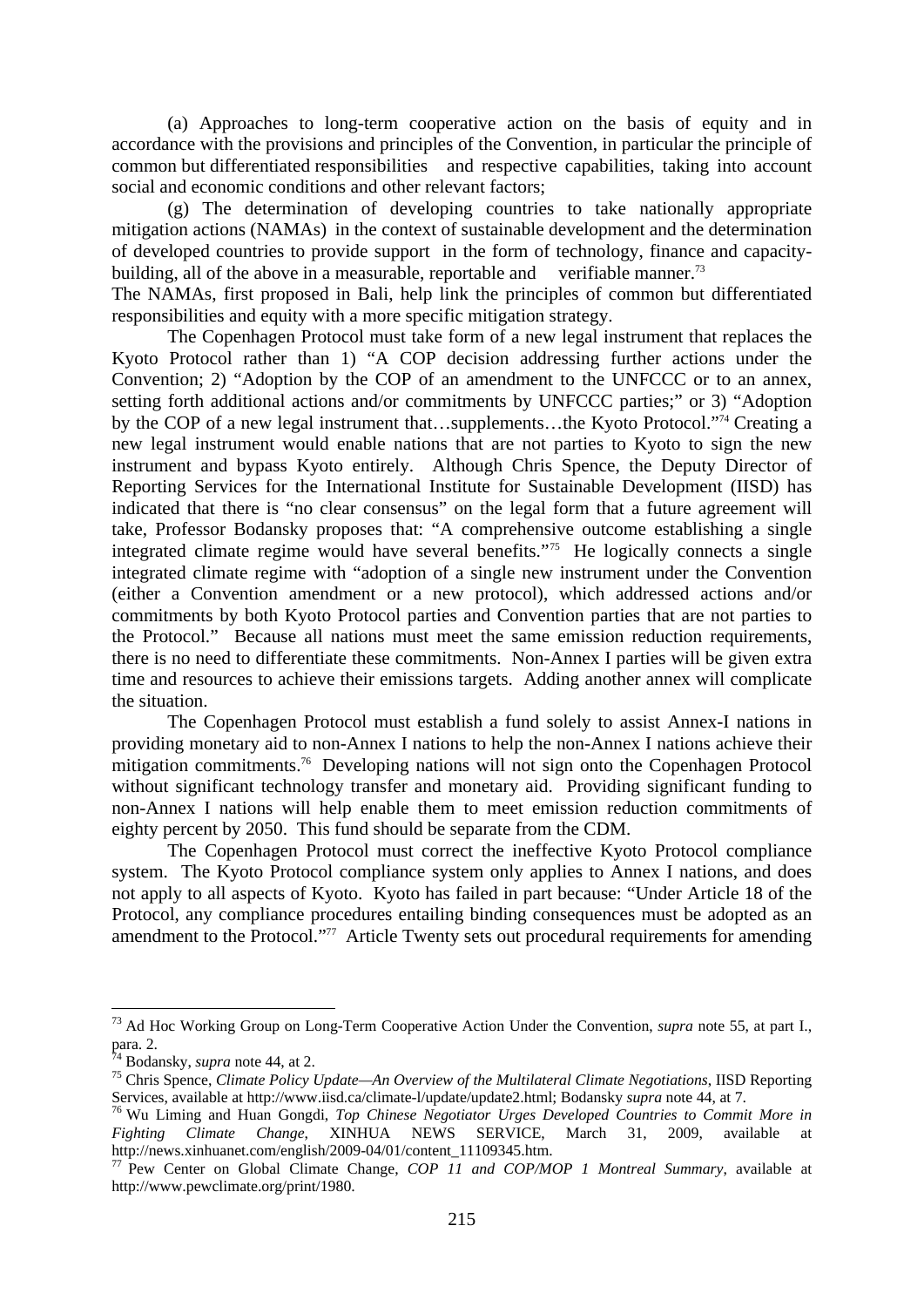the Kyoto Protocol.78 Article Twenty states that parties should try to reach consensus on the proposed amendment, but if consensus is not reached, "the amendment shall as a last resort be adopted by a three-fourths majority vote of the Parties present and voting at the meeting." This means that if a nation decides it does not want to ratify an amendment, it can essentially nullify the entire enforcement process.

 The Copenhagen Protocol must contain comprehensive legally binding enforcement mechanisms. The new enforcement mechanisms should apply to both Annex I and non-Annex I nations and should impose penalties for noncompliance in every part of the Copenhagen Protocol including any flexible mechanisms or funds. The new compliance regime could build on the Expert Review Teams and Compliance Committee established under Kyoto by the Marrakesh Accords.<sup>79</sup> The roles of both entities would expand to cover all signatory countries. The Copenhagen Protocol would need to establish new enforcement bodies to monitor aspects not subject to enforcement under the Kyoto Protocol.

 The Copenhagen Protocol must detach penalties under the enforcement regime from any amendment process. Penalties must be negotiated and put into the actual original document, not left incomplete for discussion later. Penalties for non-compliance could be linked to each of the four commitment periods with penalties becoming more severe as 2050 approaches. Additional sanctions could include cutting off mitigation assistance funds to developing nations for non-compliance.

 China agrees that an enforcement mechanism is a necessary part of the Copenhagen discussions. Su Wei, the Chinese delegation chief to the UN climate change talks in Bonn, said that an " 'effective supervision mechanism' should be set up to monitor the abovementioned technology transfer and funding."80

 While a number of potential approaches to a post Kyoto treaty have merit, many fail to address what countries have said they will or will not do. There are some aspects of a Kyoto successor treaty that nations may be willing to compromise on, but a viable solution cannot ignore fundamental views on approaches to the successor treaty. Monetary aid and technology transfer will assist in bringing some nations on board, but any successful Kyoto successor treaty must follow the UNFCCC principles of common but differentiated responsibilities and equity.

## **If We Build It, They Will Come**

In its January 2009 report entitled *A Roadmap for U.S.-China Cooperation on Energy and Climate Change*, the Pew Center on Global Climate Change proposed a global climate change framework for a partnership between the U.S. and China:

 …if human beings hope to avoid the worst consequences of global climate change, the United States and China—respectively the world's largest developed and developing nations, the two largest energy consumers, and the two largest producers of greenhouse gases—have no alternative but to become far more active partners in developing low-carbon economies.

 To prevail in such a common effort, both countries will need not only bold leadership and a new set of national policies, but also a path-breaking cooperative agenda that can be sustained over the long run. The advent of a new U.S. presidential administration in Washington, D.C., coupled with a central leadership in Beijing that

<sup>78</sup> *Kyoto Protocol to the United Nations Framework Convention on Climate Change*, U.N. Doc. FCCC/CP/197/L.7/Add. 1, art. 20.3 (Dec. 10, 1997), available at http://unfccc.int/resource/docs/convkp/kpeng.pdf.

<sup>79</sup> Danish, *supra* note 46 at 51. 80 Liming, *supra* note 75.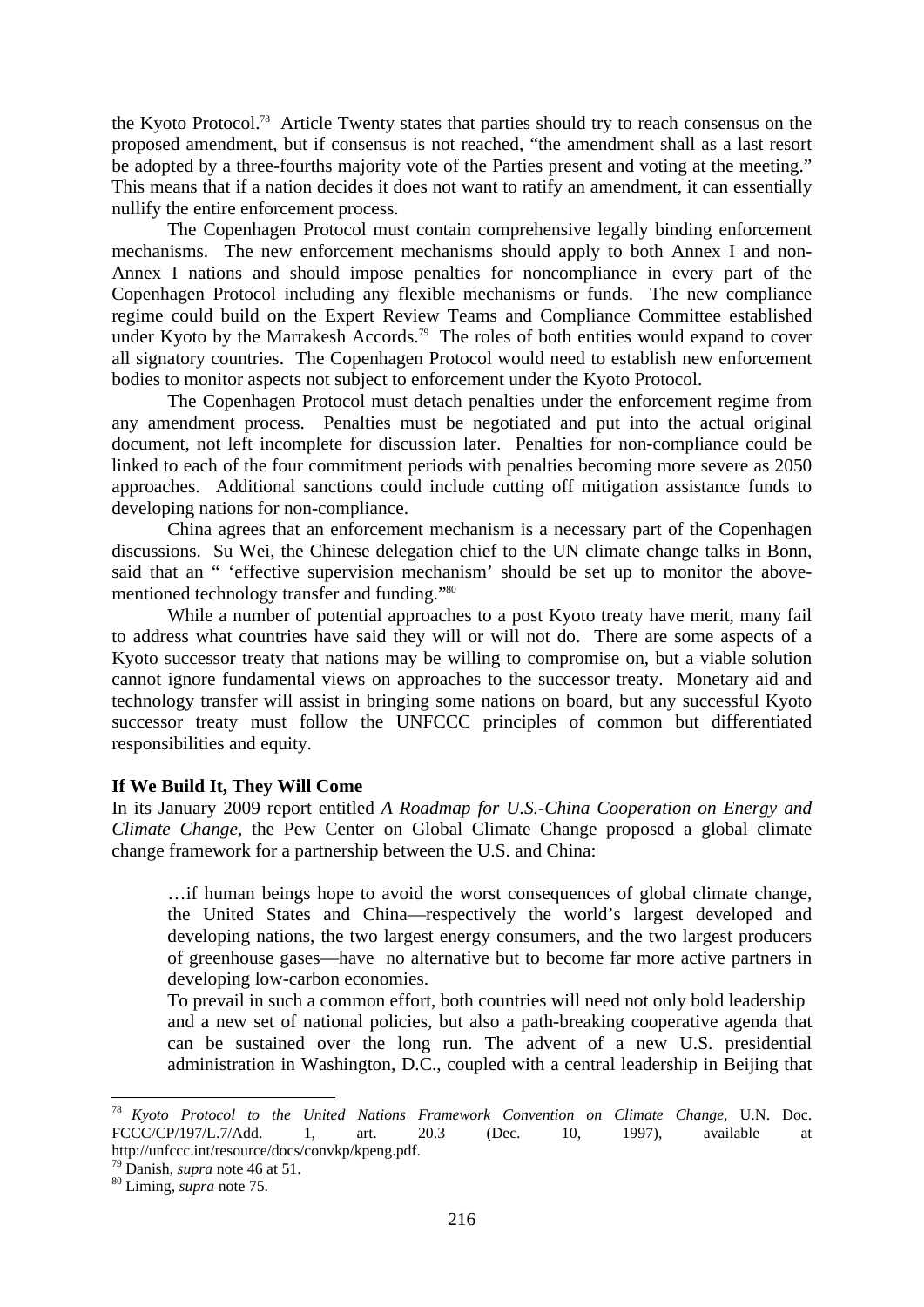is increasingly aware of the destructive impact and long-term dangers of climate change, presents an unparalleled opportunity for this new strategic partnership.<sup>81</sup>

 The report first recommends that the U.S. and China have a summit between the two leaders as soon as possible after Obama takes office to form a "U.S.-China Partnership on Energy and Climate Change."<sup>82</sup> The partnership is to be directed by two parallel groups. The U.S.-China high-level council will include high-ranking environment, energy, and finance officials from both countries.83 The second tier of bilateral task forces will include senior officials and independent government experts.<sup>84</sup> Priority areas of collaboration will include: 1) deploying low-emissions coal technologies; 2) improving energy efficiency and conservation; 3) developing an advanced electric grid; 4) promoting renewable energy; and 5) quantifying emissions and financing low-carbon technologies."85

 The U.S. and China are the two countries best suited to form a partnership and take the lead on curbing greenhouse gas emissions because both countries have a lot to gain, and conversely, a lot to lose. The U.S. and China are inextricably tied together in the global climate change conundrum: "For whether we choose to recognize it or not, these two countries are both crucial in the effort to address climate change. Simply put, if these two countries cannot find ways to bridge the long-standing divide on this issue, there will literally be no solution."<sup>86</sup> It is time for the global game of "chicken" to be over. Unless the U.S. and China can create adequate incentives, "the prospects for an adequate multilateral agreement are dim. The post-Kyoto process does not appear to be developing fast enough among a sufficient number of major emitters to avoid a doubling of atmospheric concentrations of carbon dioxide from preindustrial levels."<sup>87</sup> The U.S. and China must seize this unique opportunity to create this partnership and show the rest of the globe they are serious about global climate change and a Kyoto successor treaty.

#### **The Time Is Now: Implementing The Copenhagen Protocol in The U.S. and China**

Since the election of Barack Obama to the U.S. presidency, world leaders and global climate change supporters have adopted a much more optimistic attitude towards a Kyoto successor treaty. Americans feel relieved that Mr. Bush is now out of office and that the U.S. can move forward and fulfill its leadership role in the global climate change debate. Mr. Bush "framed his approach to global warming around two talking points: the uncertainties in forecasts of a dangerously human–heated world and the certainty that economic harm would come from mandatory cuts in emissions of heat-trapping gases."88 The New York Times observes that President Obama has completely gone in the other direction: "Mr. Obama has taken precisely the opposite track. He spoke late last month of the specter of 'violent conflict, terrible storms, shrinking coastlines' and other perils from unchecked warming, while pressing his vision of prosperity rebuilt around clean cars and pollution-free power from the wind and sun."89 While Obama seems to be headed in the right direction, he still needs to educate some

1

<sup>89</sup> *Ibid*.

<sup>81</sup> Pew Center on Global Climate Change, *A Roadmap for U.S.-China Cooperation on Energy and Climate*  Change at 6 (2009), available at http://www.pewclimate.org/docUploads/US-China-Roadmap-Feb09.pdf.<br><sup>82</sup> Ibid. at 7.<br><sup>83</sup> Ibid.<br><sup>85</sup> Ibid. at 7-8.<br><sup>86</sup> Ibid. at 8.<br><sup>86</sup> Ibid. at 8.<br><sup>86</sup> Ibid. at 8.

<sup>2008).</sup> 

<sup>88</sup> Andrew C. Revkin, *Environmental Views, Past and Present Climate: The Legacy of Kyoto*, N.Y. TIMES LATE ED., Feb. 7, 2009, at A12.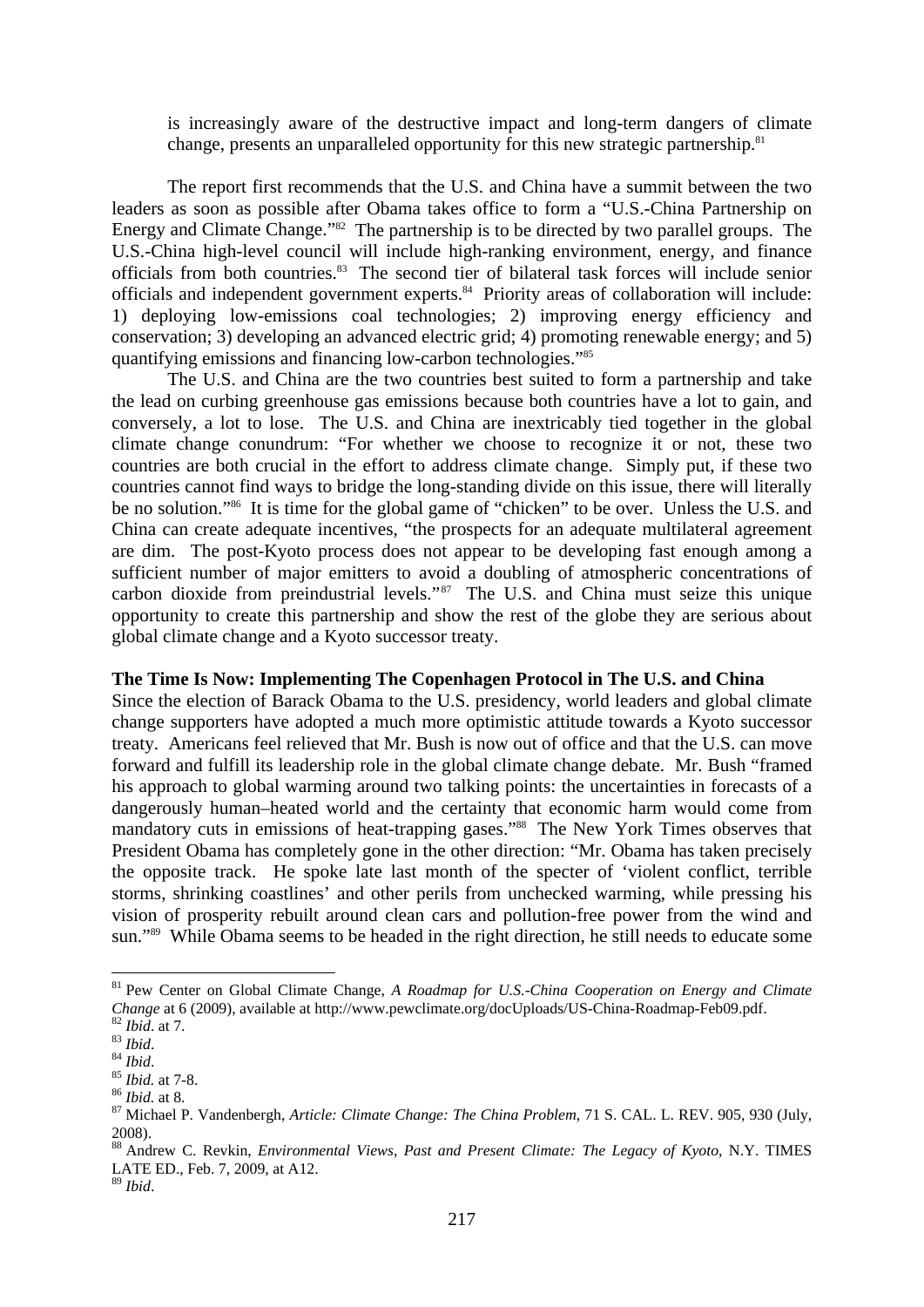Americans " 'grappling with uncertain science and a grinding recession that work on longterm energy and climate security cannot be deferred until better times.' "90 Some of that convincing may need to be directed towards the U.S. Senate.

 Under Article II of the U.S. Constitution, President Obama has the power to make treaties, but "two thirds of the Senators present [must] concur."<sup>91</sup> Three U.S. Senate committees currently "all claim jurisdiction on climate change."<sup>92</sup> These committees are the Senate Environment and Public Works Committee, the Senate Energy and Natural Resources Committee, and the Senate Finance Committee.<sup>93</sup> These committees, as well as several committees in the U.S. House of Representatives (House), are currently working on climate change legislation. 94 In the Senate, there is potential for the more pro-environment Environment and Public Works Committee to produce a bill which not be able to garner support in the full Senate.<sup>95</sup> It is doubtful that the Senate will be able to produce a climate change bill this year, which does not bode well for the Senate passing a Kyoto successor treaty.

 A U.S. domestic climate change bill could originate in either the House or the Senate, but the Senate must pass a Kyoto successor treaty with a two-thirds vote. The timing this year will probably be such that neither the House nor the Senate will produce a climate change bill before Copenhagen. Even if a Kyoto successor treaty is produced in Copenhagen, there may be further delay before the U.S. will ratify the treaty. The Senate may insist that domestic climate change legislation is in place before signing onto a Kyoto successor treaty.

 In his campaign for the American presidency, President Obama promised to "implement an economy-wide cap-and-trade program to reduce greenhouse gas emissions 80% percent by 2050."96 Since taking office earlier this year, "President Obama has radically shifted the global equation, placing the United States at the forefront of the international climate effort and raising hopes that an effective international accord might be possible."97 On January 26, 2009, Secretary of State Hillary Clinton announced the appointment of Todd Stern as the Special Envoy for Climate Change.<sup>98</sup> In making the announcement, Clinton emphasized that the new administration is committed to crafting a new global climate change plan for the U.S.:

 And that is just a start. As the President has made clear, he is committed to enacting a far-reaching new energy and climate plan. As we take steps at home, we will also vigorously pursue negotiations, those sponsored by the United Nations and those at the sub-global, regional, and bilateral level that can lead to binding international climate agreements. No solution is feasible without all major emitting nations joining together and playing an important part.<sup>99</sup>

Steven Chu, the Secretary of the U.S. Department of Energy, has now confirmed that the U.S. plans on being a leader in Copenhagen: " 'President Obama has made it clear that

 $90$  Ibid.

<sup>&</sup>lt;sup>91</sup> U.S. CONST. art. II, § 2, cl. 2.

<sup>&</sup>lt;sup>92</sup> House Climate Change Bill Seen As Signal To International Talks, 27 INSIDE U.S. TRADE 17, May 1, 2009.<br><sup>93</sup> Ibid

<sup>93</sup> *Ibid*. 94 *Ibid*. 95 *Ibid*. 96 *Barack Obama and Joe Biden: New Energy for America* (presidential campaign material), available at http://www.barackobama.com/pdf/factsheet\_energy\_speech\_080308.pdf.

<sup>&</sup>lt;sup>97</sup> Elisabeth Rosenthal, *Obama's Backing Increases Hopes for Climate Pact*, N.Y. TIMES LATE ED. March 1, 2009, at A1.

<sup>98</sup> U.S. Department of State Website, *supra* note 17. 99 *Ibid*.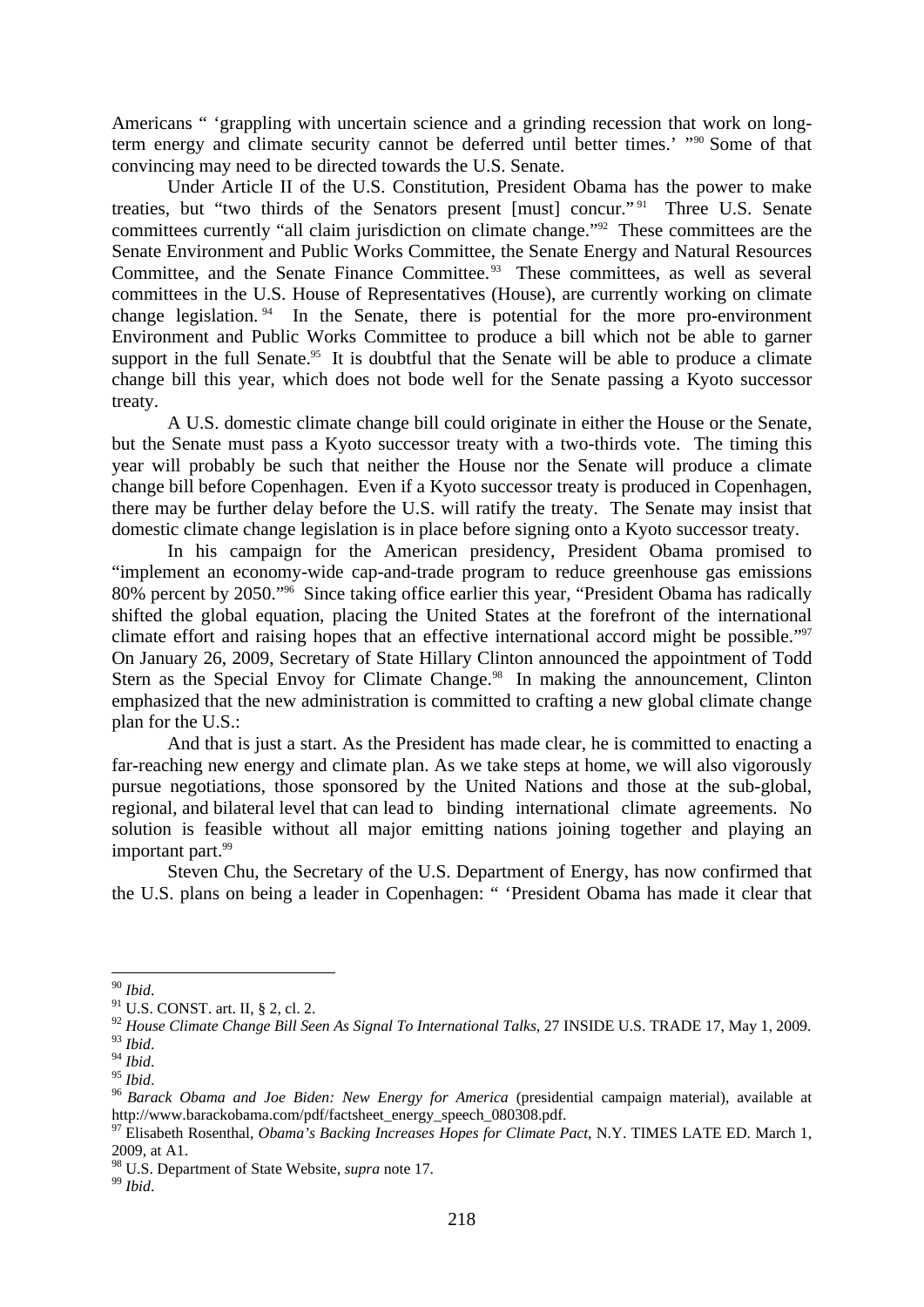the US should act first...Using China as a reason not to act is no longer an option.' "<sup>100</sup> Even with the current economic crisis, the outlook of the new administration towards a Kyoto successor treaty seems to be one of optimism.

 At the end of January and within days of President Obama's inauguration, Senator John Kerry and former Vice-President Al Gore began to lobby the Senate on a Kyoto successor treaty. Senator Kerry, former Vice-President Gore, and Mr. Alden Meyer with the Union of Concerned Scientists sat down with Richard Harris of National Public Radio News (NPR News) who spoke with them about a Kyoto successor treaty and what must happen this year for Copenhagen to be a success.<sup>101</sup>

 Richard Harris: Massachusetts Democrat John Kerry, who chairs the Senate Foreign Relations Committee, reminded his colleagues the new treaty will be negotiated in December of this year.

 Senator John Kerry (Democrat, Massachusetts): That means there is no time to waste. We must learn from the mistakes of Kyoto, and we must make Copenhagen a success.

 Mr. Gore: Recent statements by Chinese leaders have made it very clear that they are changing, and changing rapidly.

 … Harris: China has been reluctant to make binding promises until the United States does. And since the U.S. wants promises from China up-front, it's a bit of a game of chicken at this point. Meyer says unfortunately, a lot of senators don't realize that developing nations are doing as much as they are.

 Harris: Yesterday, Al Gore started selling members of the Senate on the need to act and act fast. And while he had a very sympathetic audience at the Foreign Relations Committee, it takes 67 senators to ratify a treaty, and it's clear that there's a lot more convincing to do.102

 China also seems to be turning a corner, but China's turning the corner will depend on U.S. participation in Copenhagen and the meetings leading up to Copenhagen throughout this year. Even if the U.S. does manage to get China on board, implementation of the Copenhagen Protocol will be difficult in China: "Even if China were to adopt significant and binding GHG emissions, there are serious concerns about how they would be implemented and whether such targets could be effectively achieved."103 Professor Yang identifies two barriers to the implementation of a binding GHG emissions scheme: "First, China's continued overwhelming focus on economic development objectives, which runs through China's climate programs, raises questions as to whether its policies can promote environmental sustainability. Second, the weakness of China's existing environmental regulatory infrastructure and legal institutions put into doubt its ability to limit GHG emissions effectively."104 Professor McCubbin echoes many of Professor Yang's concerns:

 ...this article focuses in particular on three key points, often overlooked in discussions about China's role in addressing climate change, that will be critical to those negotiations:

<u>.</u>

 $\mathbb{R}^2$ 

<sup>100</sup> Clive Cookson & Fiona Harvey, *Chu Aims to Seize Climate Initiative*, FINANCIAL TIMES May 27, 2009, at 5.

<sup>&</sup>lt;sup>101</sup> National Public Radio News, *Gore Urges Senate to Avoid Kyoto-Type Failure*, Morning Ed. 10:00 AM EST NPR, Jan. 29, 2009.<br><sup>102</sup> Ihid.

<sup>102</sup> *Ibid*. 103 Tseming Yang, *Workshop Paper: The Implementation Challenge of Mitigating China's Greenhouse Gas Emissions*, 20 GEO. INT'L ENVTL. L. REV. 681, 683 (Summer 2008). <sup>104</sup> *Ibid.*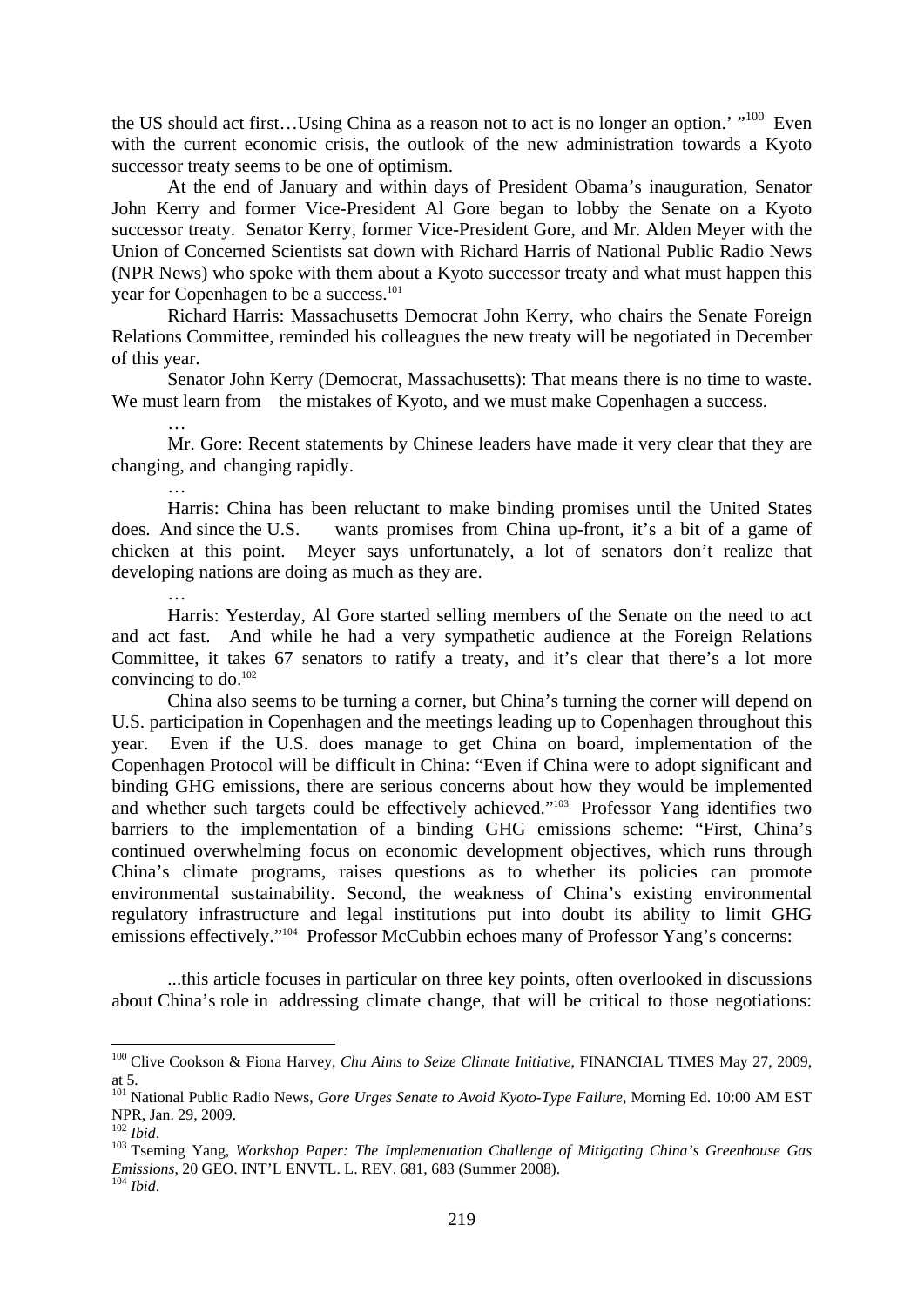(1) the synergy between China's domestic environmental goals and the international community's objectives, (2) the need to harmonize environmental protection with China's continued economic growth, and (3) the importance of improving China's rule of law in order to meet the environmental aims.<sup>105</sup>

 The Cable News Network (CNN) documentary "Planet in Peril" shows the situation powerfully and vividly. As the documentary team approached the outskirts of the city of Tialinjin, "brown stinking water from local chemical factories was flowing into ditches near the [Heilongjiang] river. We learned quickly that pollution is a touchy subject in China. As we left the river, word of our presence started to get around. So it didn't take long for the police to find us."106 The police wanted to see the documentary team's passports, find out what they were doing, and question them.<sup>107</sup> When the documentary team knocked on the mine director's office at nearby Dabaoshan mine, he refused to answer any questions.<sup>108</sup>

 Despite potential problems implementing the Copenhagen Protocol at the provincial and local levels, the national government in Beijing has shown that it can act swiftly and effectively on environmental matters. The "plastic bag story" is one of the best examples of Beijing's unique ability to quickly effect environmental change. As Thomas Friedman puts it, "One morning in late 2007 China's shopkeepers woke up and found that the State Council had announced that beginning June 1, 2008, all supermarkets, department stores, and shops would be prohibited from giving out free plastic bags, in order to discourage the use of these petroleum-based products. In the future, stores would have to charge customers for them."109 Friedman asks "What would be so bad? China? Just for one short day?"<sup>110</sup> The U.S. could learn an awful lot by being China "for just one short day."<sup>111</sup>

 A binding enforcement mechanism in the Copenhagen Protocol would enable the international community to more effectively "push China for legal reforms."112 Professor McCubbin suggests using "both the promise of aid and the threat of sanctions to bring those commitments to fruition."113 New York Times columnist Paul Krugman also thinks that rogue greenhouse gas emitting nations will face serious consequences in the near future: "Sooner than most people think, countries that refuse to limit their greenhouse gas emissions will face sanctions, probably in the form of taxes on their exports."<sup>114</sup>

#### **A Kyoto Successor Treaty and the Economic Crisis**

Most commentators argue that a Kyoto successor treaty should not be affected by the current economic crisis. Many argue that the economic crisis may help the "green revolution." Developing countries especially do not want climate change efforts compromised:

 Costa Rica, for the G-77/China, said efforts to address climate change should not be compromised by the current financial crisis. She also noted that adaptation and mitigation

<sup>&</sup>lt;sup>105</sup>McCubbin, *supra* note 53, at 2.<br><sup>106</sup> *Planet in Peril* (CNN television broadcast Oct. 23, 2007). The transcript is available at http://transcripts.cnn.com/TRANSCRIPTS/0710/23/se.01.html.

<sup>&</sup>lt;sup>108</sup> *Ibid*. The mine director did say "It's a complicated issue...The government leaders do realize it's a problem, and there have been some environmental issues." Earlier, local residents had admitted that they use the polluted river water to irrigate crops because they have no other choice. When the mine director was asked whether he would eat food irrigated by river water or drink the water, he said "Of course not." The state environmental agency in Beijing (which has oversight) refused to comment.  $109$  Friedman, *supra* note 18, at 373.

<sup>&</sup>lt;sup>110</sup> Ibid.<br>
<sup>111</sup> Ibid.<br>
<sup>112</sup> McCubbin, *supra* note 53, at 4.<br>
<sup>112</sup> McCubbin, *supra* note 53, at 4.<br>
<sup>114</sup> Paul Krugman, *U.S. Aboard on Climate, but China Drops Anchors*, DENVER POST May 17, 2009, at 2K.